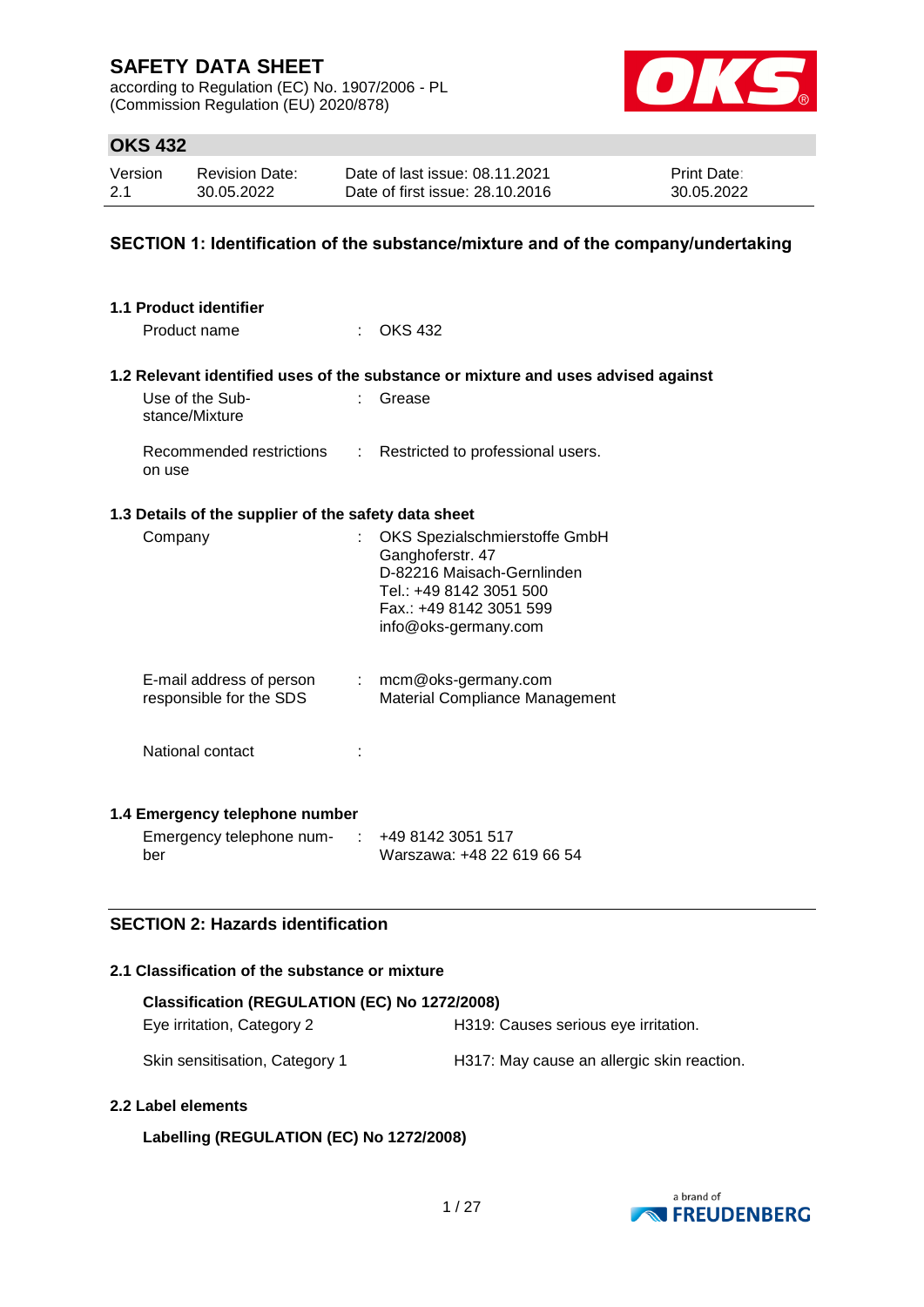according to Regulation (EC) No. 1907/2006 - PL (Commission Regulation (EU) 2020/878)



## **OKS 432**

| Version<br>2.1 | <b>Revision Date:</b><br>30.05.2022 | Date of last issue: 08.11.2021<br>Date of first issue: 28.10.2016 |                                | Print Date:<br>30.05.2022                                                        |
|----------------|-------------------------------------|-------------------------------------------------------------------|--------------------------------|----------------------------------------------------------------------------------|
|                | Hazard pictograms                   |                                                                   |                                |                                                                                  |
|                | Signal word                         | Warning                                                           |                                |                                                                                  |
|                | <b>Hazard statements</b>            | H317<br>H <sub>319</sub>                                          | Causes serious eye irritation. | May cause an allergic skin reaction.                                             |
|                | Precautionary statements            | <b>Prevention:</b>                                                |                                |                                                                                  |
|                |                                     | P <sub>264</sub><br>P <sub>272</sub>                              | allowed out of the workplace.  | Wash skin thoroughly after handling.<br>Contaminated work clothing should not be |
|                |                                     | P <sub>280</sub>                                                  | protection.                    | Wear protective gloves/ eye protection/ face                                     |
|                |                                     | <b>Response:</b>                                                  |                                |                                                                                  |
|                |                                     | $P333 + P313$                                                     | advice/attention.              | If skin irritation or rash occurs: Get medical                                   |
|                |                                     | $P337 + P313$                                                     | attention.                     | If eye irritation persists: Get medical advice/                                  |
|                |                                     | P362 + P364                                                       | before reuse.                  | Take off contaminated clothing and wash it                                       |

### **Hazardous components which must be listed on the label:**

Polysulfides, di-tert-dodecyl

### **2.3 Other hazards**

This substance/mixture contains no components considered to be either persistent, bioaccumulative and toxic (PBT), or very persistent and very bioaccumulative (vPvB) at levels of 0.1% or higher.

Ecological information: The substance/mixture does not contain components considered to have endocrine disrupting properties according to REACH Article 57(f) or Commission Delegated regulation (EU) 2017/2100 or Commission Regulation (EU) 2018/605 at levels of 0.1% or higher.

Toxicological information: The substance/mixture does not contain components considered to have endocrine disrupting properties according to REACH Article 57(f) or Commission Delegated regulation (EU) 2017/2100 or Commission Regulation (EU) 2018/605 at levels of 0.1% or higher.

### **SECTION 3: Composition/information on ingredients**

#### **3.2 Mixtures**

Chemical nature : Mineral oil.

aluminium complex soap

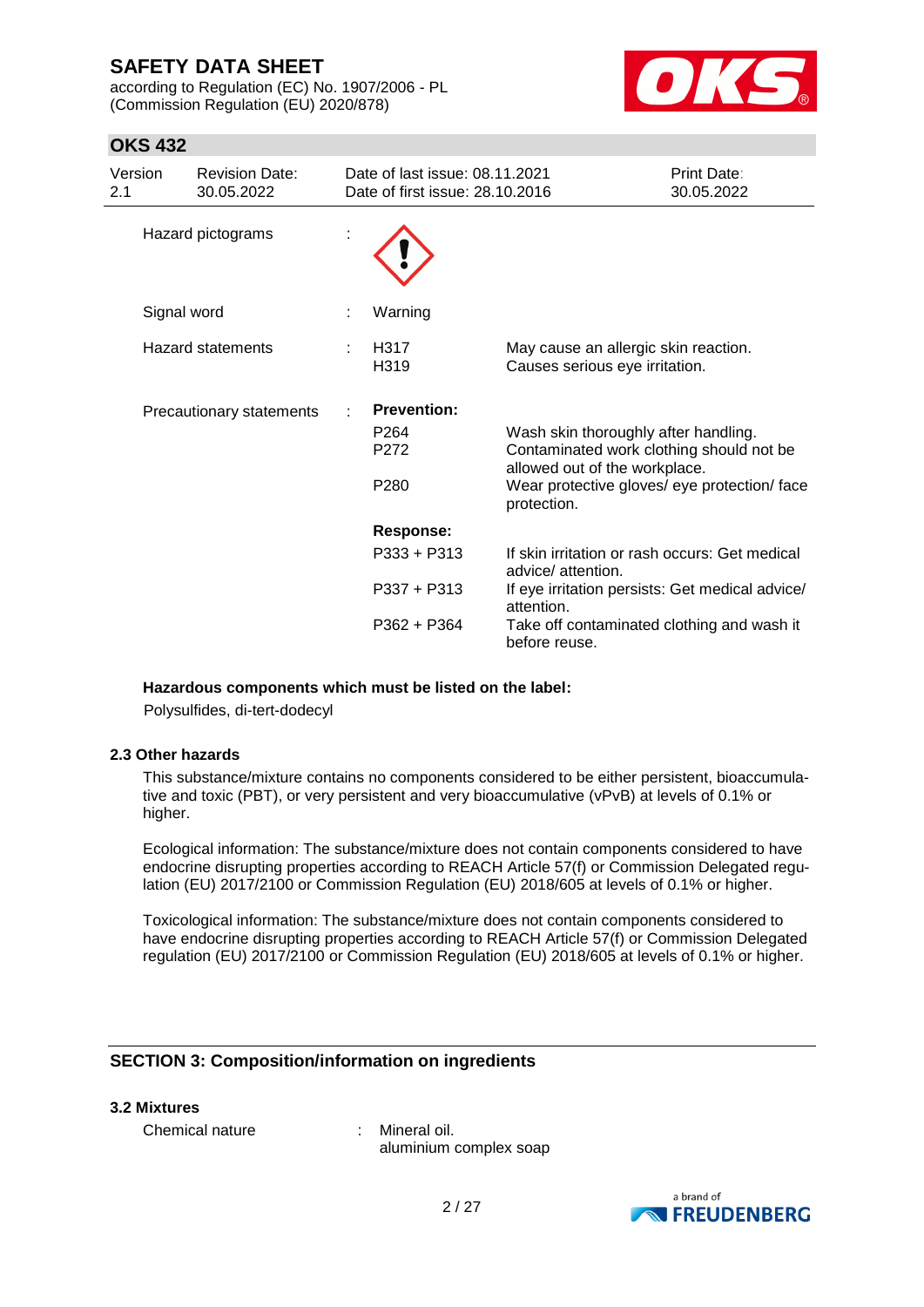according to Regulation (EC) No. 1907/2006 - PL (Commission Regulation (EU) 2020/878)



## **OKS 432**

| Version | <b>Revision Date:</b> |
|---------|-----------------------|
| 2.1     | 30.05.2022            |

Date of last issue: 08.11.2021 Date of first issue: 28.10.2016 Print Date: 30.05.2022

| <b>Components</b>                                                                                                   |                                                                             |                                                                                                                    |                                                                                 |                          |
|---------------------------------------------------------------------------------------------------------------------|-----------------------------------------------------------------------------|--------------------------------------------------------------------------------------------------------------------|---------------------------------------------------------------------------------|--------------------------|
| Chemical name                                                                                                       | CAS-No.<br>EC-No.<br>Index-No.<br>Registration number                       | Classification                                                                                                     | specific concen-<br>tration limit<br>M-Factor<br><b>Notes</b><br>Acute toxicity | Concentration<br>(% w/w) |
| Polysulfides, di-tert-                                                                                              | 68425-15-0                                                                  | Skin Sens.1B;                                                                                                      | estimate                                                                        | $>= 1 - 10$              |
| dodecyl                                                                                                             | 270-335-7                                                                   | H317                                                                                                               |                                                                                 |                          |
| 1,3,4-Thiadiazolidine-<br>2,5-dithione, reaction<br>products with hydro-<br>gen peroxide and tert-<br>dodecanethiol | 939-692-2<br>01-2119983498-16-<br><b>XXXX</b>                               | Aquatic Chronic3;<br>H412                                                                                          |                                                                                 | $>= 1 - 2.5$             |
| N-methyl-N-[C18-<br>(unsaturat-<br>ed)alkanoyl]glycine                                                              | 701-177-3<br>01-2119488991-20-<br><b>XXXX</b>                               | Acute Tox.4; H332<br>Skin Irrit.2; H315<br>Eye Dam.1; H318<br>Aquatic Acute1;<br>H400<br>Aquatic Chronic3;<br>H412 | M-Factor: 1/                                                                    | $>= 1 - 2.5$             |
| Substances with a workplace exposure limit :                                                                        |                                                                             |                                                                                                                    |                                                                                 |                          |
| residual oils (petrole-<br>um), hydrotreated                                                                        | 64742-57-0<br>265-160-8<br>649-470-00-4<br>01-2119489287-22-<br><b>XXXX</b> | Not classified                                                                                                     | Note L                                                                          | $>= 70 - 90$             |
| residual oils (petrole-<br>um), solvent-dewaxed                                                                     | 64742-62-7<br>265-166-0<br>649-471-00-X<br>01-2119480472-38-<br><b>XXXX</b> | Not classified                                                                                                     | Note L                                                                          | $>= 1 - 10$              |
| Distillates (petroleum),<br>solvent-dewaxed<br>heavy paraffinic;<br>Baseoil - unspecified                           | 64742-65-0<br>265-169-7<br>649-474-00-6<br>01-2119471299-27-<br><b>XXXX</b> | Not classified                                                                                                     | Note L                                                                          | $>= 1 - 10$              |

For explanation of abbreviations see section 16.

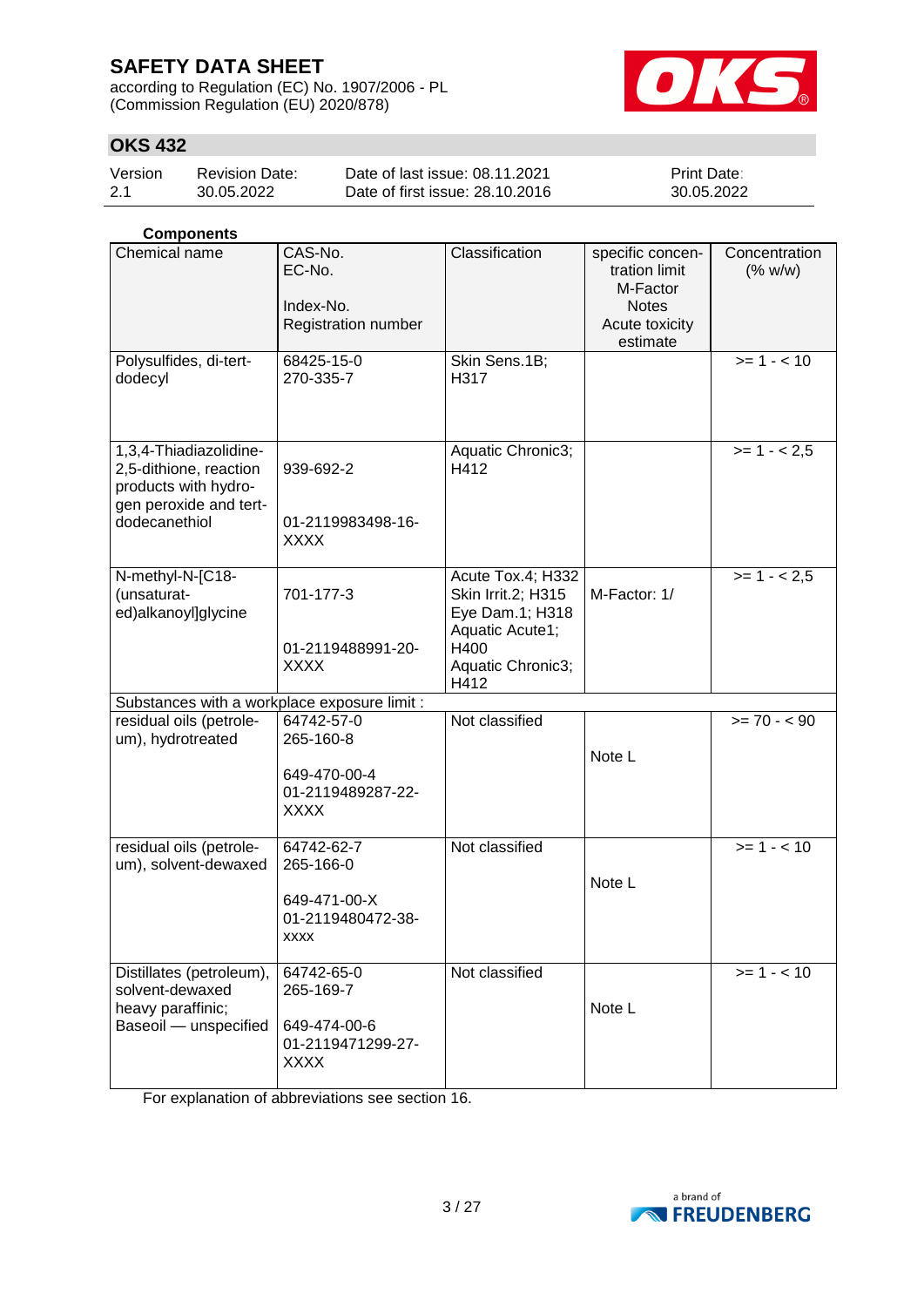according to Regulation (EC) No. 1907/2006 - PL (Commission Regulation (EU) 2020/878)



## **OKS 432**

| Version | <b>Revision Date:</b> | Date of last issue: 08.11.2021  | <b>Print Date:</b> |
|---------|-----------------------|---------------------------------|--------------------|
| 2.1     | 30.05.2022            | Date of first issue: 28.10.2016 | 30.05.2022         |

### **SECTION 4: First aid measures**

# **4.1 Description of first aid measures** If inhaled : Remove person to fresh air. If signs/symptoms continue, get medical attention. Keep patient warm and at rest. If unconscious, place in recovery position and seek medical advice. Keep respiratory tract clear. If breathing is irregular or stopped, administer artificial respiration. In case of skin contact : Take off all contaminated clothing immediately. Wash off immediately with soap and plenty of water. Get medical attention immediately if irritation develops and persists. Wash clothing before reuse. Thoroughly clean shoes before reuse. In case of eye contact : Rinse immediately with plenty of water, also under the eyelids, for at least 10 minutes. Seek medical advice. If swallowed : Move the victim to fresh air. If unconscious, place in recovery position and seek medical advice. Keep respiratory tract clear. Do not induce vomiting without medical advice. Never give anything by mouth to an unconscious person. **4.2 Most important symptoms and effects, both acute and delayed** Symptoms : Allergic appearance Risks : May cause an allergic skin reaction. **4.3 Indication of any immediate medical attention and special treatment needed** Treatment : The first aid procedure should be established in consultation with the doctor responsible for industrial medicine.

## **SECTION 5: Firefighting measures**

| 5.1 Extinguishing media           |                                                                               |
|-----------------------------------|-------------------------------------------------------------------------------|
| Suitable extinguishing media      | Use water spray, alcohol-resistant foam, dry chemical or car-<br>bon dioxide. |
| Unsuitable extinguishing<br>media | : High volume water jet                                                       |

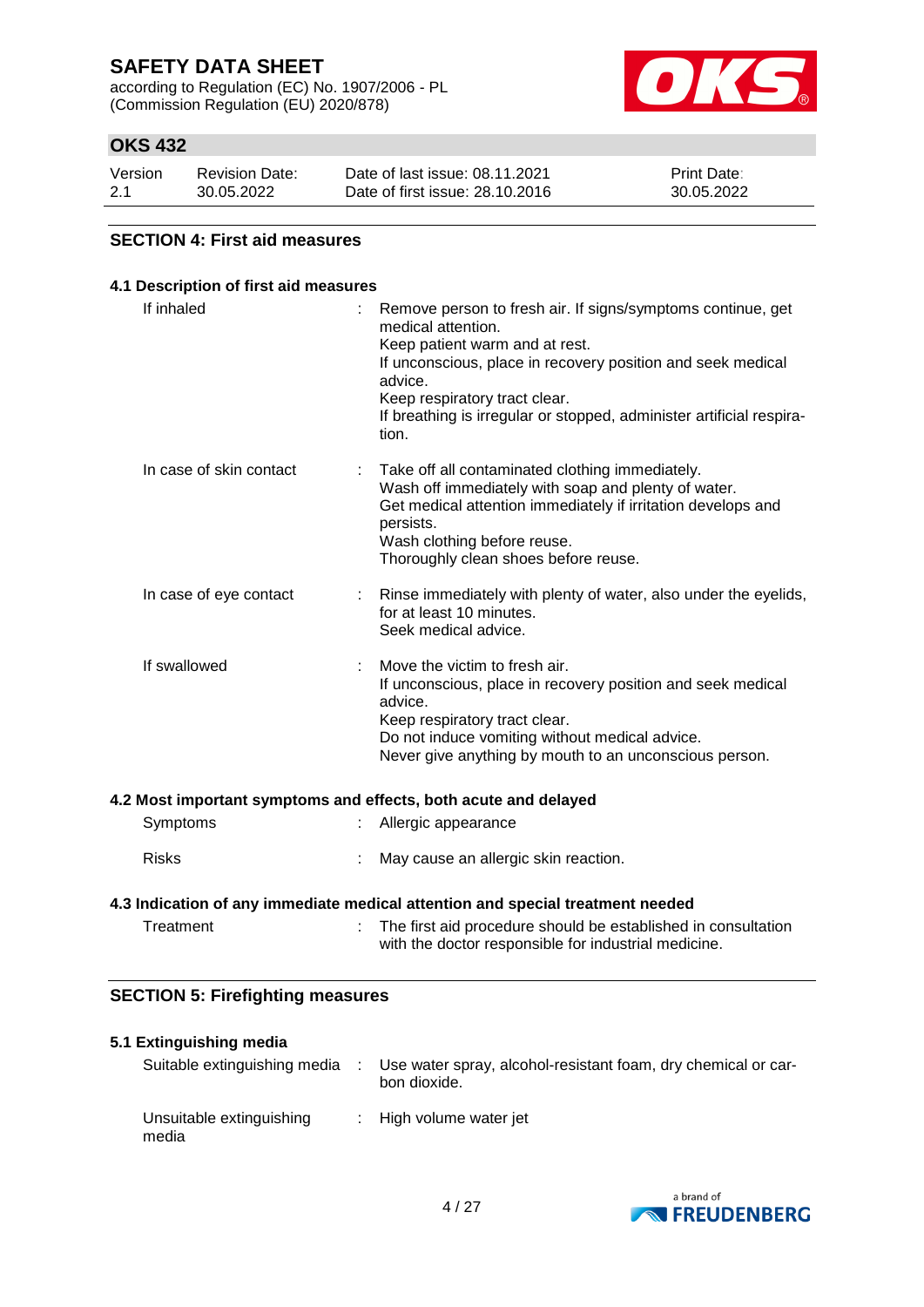according to Regulation (EC) No. 1907/2006 - PL (Commission Regulation (EU) 2020/878)



## **OKS 432**

| Version<br>2.1 | <b>Revision Date:</b><br>30.05.2022                |  | Date of last issue: 08.11.2021<br>Date of first issue: 28.10.2016                                                                                                       | Print Date:<br>30.05.2022 |  |  |
|----------------|----------------------------------------------------|--|-------------------------------------------------------------------------------------------------------------------------------------------------------------------------|---------------------------|--|--|
|                |                                                    |  |                                                                                                                                                                         |                           |  |  |
|                |                                                    |  | 5.2 Special hazards arising from the substance or mixture                                                                                                               |                           |  |  |
| ucts           | Hazardous combustion prod- : Carbon oxides         |  | Nitrogen oxides (NOx)<br>Metal oxides                                                                                                                                   |                           |  |  |
|                | 5.3 Advice for firefighters                        |  |                                                                                                                                                                         |                           |  |  |
|                | Special protective equipment :<br>for firefighters |  | In the event of fire, wear self-contained breathing apparatus.<br>Use personal protective equipment. Exposure to decomposi-<br>tion products may be a hazard to health. |                           |  |  |
|                | Further information                                |  | Standard procedure for chemical fires.                                                                                                                                  |                           |  |  |

### **SECTION 6: Accidental release measures**

#### **6.1 Personal precautions, protective equipment and emergency procedures**

| Personal precautions | Evacuate personnel to safe areas.<br>Use the indicated respiratory protection if the occupational |
|----------------------|---------------------------------------------------------------------------------------------------|
|                      | exposure limit is exceeded and/or in case of product release<br>(dust).                           |
|                      | Do not breathe vapours, aerosols.                                                                 |
|                      | Refer to protective measures listed in sections 7 and 8.                                          |
|                      |                                                                                                   |

#### **6.2 Environmental precautions**

| Environmental precautions | : Do not allow contact with soil, surface or ground water.    |
|---------------------------|---------------------------------------------------------------|
|                           | If the product contaminates rivers and lakes or drains inform |
|                           | respective authorities.                                       |

### **6.3 Methods and material for containment and cleaning up**

| Methods for cleaning up | Clean up promptly by sweeping or vacuum.          |
|-------------------------|---------------------------------------------------|
|                         | Keep in suitable, closed containers for disposal. |

#### **6.4 Reference to other sections**

For personal protection see section 8.

### **SECTION 7: Handling and storage**

#### **7.1 Precautions for safe handling**

Advice on safe handling : Avoid contact with skin and eyes. For personal protection see section 8. Persons with a history of skin sensitisation problems or asthma, allergies, chronic or recurrent respiratory disease should not be employed in any process in which this mixture is being used. Smoking, eating and drinking should be prohibited in the application area.

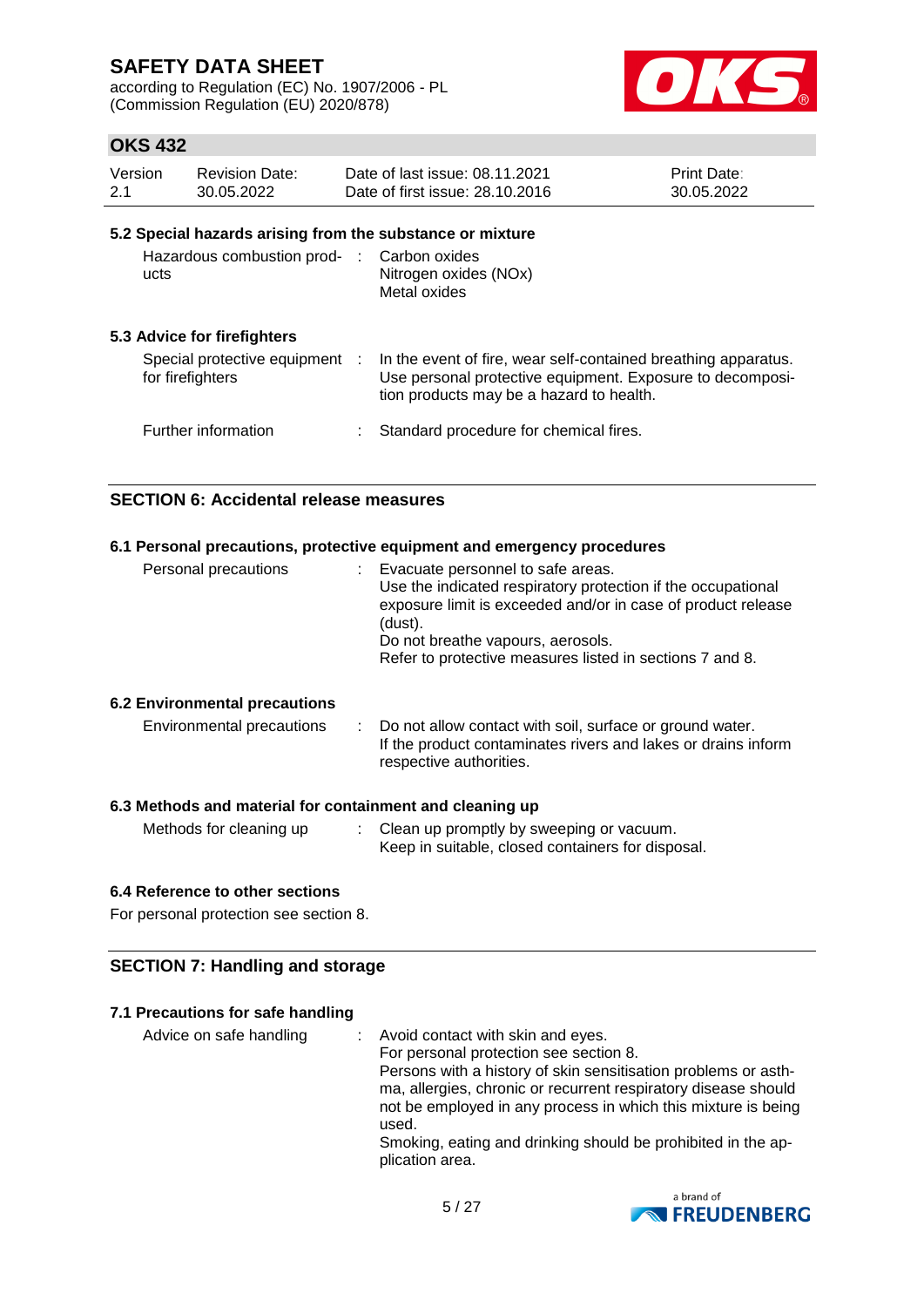according to Regulation (EC) No. 1907/2006 - PL (Commission Regulation (EU) 2020/878)



## **OKS 432**

| Version<br>2.1                                   | <b>Revision Date:</b><br>30.05.2022        |    | Date of last issue: 08.11.2021<br>Date of first issue: 28.10.2016                                                                                                                                                                                                                                                                                                                                                           | Print Date:<br>30.05.2022 |  |  |
|--------------------------------------------------|--------------------------------------------|----|-----------------------------------------------------------------------------------------------------------------------------------------------------------------------------------------------------------------------------------------------------------------------------------------------------------------------------------------------------------------------------------------------------------------------------|---------------------------|--|--|
| Hygiene measures                                 |                                            |    | Wash hands and face before breaks and immediately after<br>handling the product.<br>Do not get in eyes or mouth or on skin.<br>Do not get on skin or clothing.<br>Do not ingest.<br>Do not repack.<br>These safety instructions also apply to empty packaging which<br>may still contain product residues.<br>Keep container closed when not in use.<br>Wash face, hands and any exposed skin thoroughly after<br>handling. |                           |  |  |
|                                                  |                                            |    | 7.2 Conditions for safe storage, including any incompatibilities                                                                                                                                                                                                                                                                                                                                                            |                           |  |  |
| Requirements for storage<br>areas and containers |                                            | ÷. | Store in original container. Keep container closed when not in<br>use. Keep in a dry, cool and well-ventilated place. Containers<br>which are opened must be carefully resealed and kept upright<br>to prevent leakage. Store in accordance with the particular<br>national regulations. Keep in properly labelled containers.                                                                                              |                           |  |  |
|                                                  | 7.3 Specific end use(s)<br>Specific use(s) |    | Specific instructions for handling, not required.                                                                                                                                                                                                                                                                                                                                                                           |                           |  |  |

## **SECTION 8: Exposure controls/personal protection**

### **8.1 Control parameters**

### **Occupational Exposure Limits**

| Components                                                                                      | CAS-No.    | Value type (Form<br>of exposure) | Control parameters | <b>Basis</b>                 |
|-------------------------------------------------------------------------------------------------|------------|----------------------------------|--------------------|------------------------------|
| residual oils (petro-<br>leum), hydrotreat-<br>ed                                               | 64742-57-0 | NDS (inhalable<br>fraction)      | $5 \text{ mg/m}$ 3 | PL OEL<br>$(2021 - 02 - 19)$ |
| residual oils (petro-<br>leum), solvent-<br>dewaxed                                             | 64742-62-7 | NDS (inhalable<br>fraction)      | $5 \text{ mg/m}$ 3 | PL OEL<br>$(2021 - 02 - 19)$ |
| Distillates (petrole-<br>um), solvent-<br>dewaxed heavy<br>paraffinic; Baseoil<br>— unspecified | 64742-65-0 | NDS (inhalable<br>fraction)      | $5 \text{ mg/m}$ 3 | PL OEL<br>$(2021 - 02 - 19)$ |

### **Derived No Effect Level (DNEL) according to Regulation (EC) No. 1907/2006:**

| Substance name                               | End Use        | Exposure routes | Potential health ef-          | Value                  |
|----------------------------------------------|----------------|-----------------|-------------------------------|------------------------|
|                                              |                |                 | fects                         |                        |
| residual oils (petrole-<br>um), hydrotreated | <b>Workers</b> | Inhalation      | Long-term systemic<br>effects | $2,7 \, \text{mg/m}$ 3 |
|                                              | <b>Workers</b> | Inhalation      | Acute systemic ef-<br>fects   | $5,6$ mg/m $3$         |

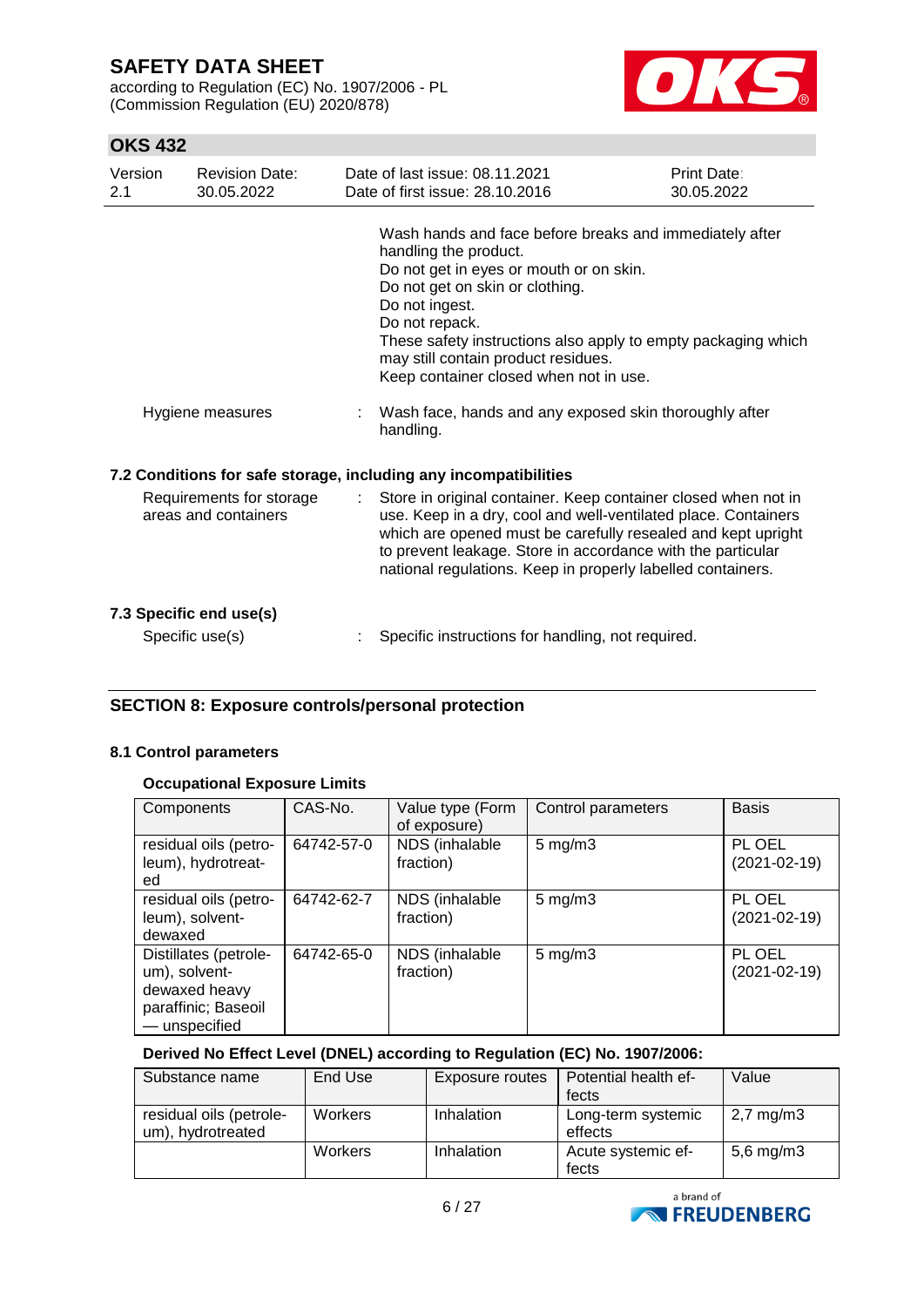according to Regulation (EC) No. 1907/2006 - PL (Commission Regulation (EU) 2020/878)



## **OKS 432**

| Version |  |
|---------|--|
| 21      |  |

Revision Date: 30.05.2022

Date of last issue: 08.11.2021 Date of first issue: 28.10.2016 Print Date: 30.05.2022

|                                                                                                                     | Workers | Skin contact | Long-term systemic<br>effects | 1 $mg/kg$              |
|---------------------------------------------------------------------------------------------------------------------|---------|--------------|-------------------------------|------------------------|
| residual oils (petrole-<br>um), solvent-dewaxed                                                                     | Workers | Inhalation   | Long-term systemic<br>effects | 2,7 mg/m3              |
|                                                                                                                     | Workers | Inhalation   | Long-term local ef-<br>fects  | $5,6$ mg/m $3$         |
|                                                                                                                     | Workers | Dermal       | Long-term systemic<br>effects | 1 mg/kg<br>bw/day      |
| $bis(4-(1,1,3,3-$<br>tetramethyl-<br>butyl)phenyl)amine                                                             | Workers | Inhalation   | Long-term systemic<br>effects | $4,11 \, \text{mg/m3}$ |
|                                                                                                                     | Workers | Skin contact | Long-term systemic<br>effects | 1,17 mg/kg<br>bw/day   |
| 1,3,4-Thiadiazolidine-<br>2,5-dithione, reaction<br>products with hydro-<br>gen peroxide and tert-<br>dodecanethiol | Workers | Inhalation   |                               | 4,408 mg/m3            |
|                                                                                                                     | Workers | Dermal       |                               | 6,25 mg/kg<br>bw/day   |
| N-methyl-N-[C18-<br>(unsaturat-<br>ed)alkanoyl]glycine                                                              | Workers | Inhalation   | Long-term systemic<br>effects | $0,8$ mg/m $3$         |
|                                                                                                                     | Workers | Skin contact | Long-term systemic<br>effects | $4,2$ mg/kg<br>bw/day  |

**Predicted No Effect Concentration (PNEC) according to Regulation (EC) No. 1907/2006:**

| Substance name                      | <b>Environmental Compartment</b>          | Value             |
|-------------------------------------|-------------------------------------------|-------------------|
| residual oils (petroleum), solvent- | Oral                                      | 9,33 mg/kg        |
| dewaxed                             |                                           |                   |
| Distillates (petroleum), solvent-   | Oral                                      | 9,33 mg/kg        |
| dewaxed heavy paraffinic;           |                                           |                   |
| Baseoil - unspecified               |                                           |                   |
| $bis(4-(1,1,3,3-$                   | Fresh water                               | $0,00002 \mu g/l$ |
| tetramethylbutyl)phenyl)amine       |                                           |                   |
|                                     | Marine water                              | 0,000002 µg/l     |
|                                     | Fresh water sediment                      | 0,00467 mg/kg     |
|                                     | Marine sediment                           | 0,000467 mg/kg    |
|                                     | Soil                                      | 0,000934 mg/kg    |
| 1,3,4-Thiadiazolidine-2,5-          | Fresh water                               | $0,041$ mg/l      |
| dithione, reaction products with    |                                           |                   |
| hydrogen peroxide and tert-         |                                           |                   |
| dodecanethiol                       |                                           |                   |
|                                     | Marine water                              | 0,0041 mg/l       |
|                                     | Fresh water sediment                      | 380,62 mg/kg      |
|                                     | Marine sediment                           | 38,06 mg/kg       |
|                                     | Sewage treatment plant                    | 8000 mg/l         |
|                                     | Soil                                      | 308,98 mg/kg      |
| N-methyl-N-[C18-                    | Fresh water                               | 0,00043 mg/l      |
| (unsaturated)alkanoyl]glycine       |                                           |                   |
|                                     | Marine water                              | 0,000043 mg/l     |
|                                     | Microbiological Activity in Sewage Treat- | $1$ mg/l          |

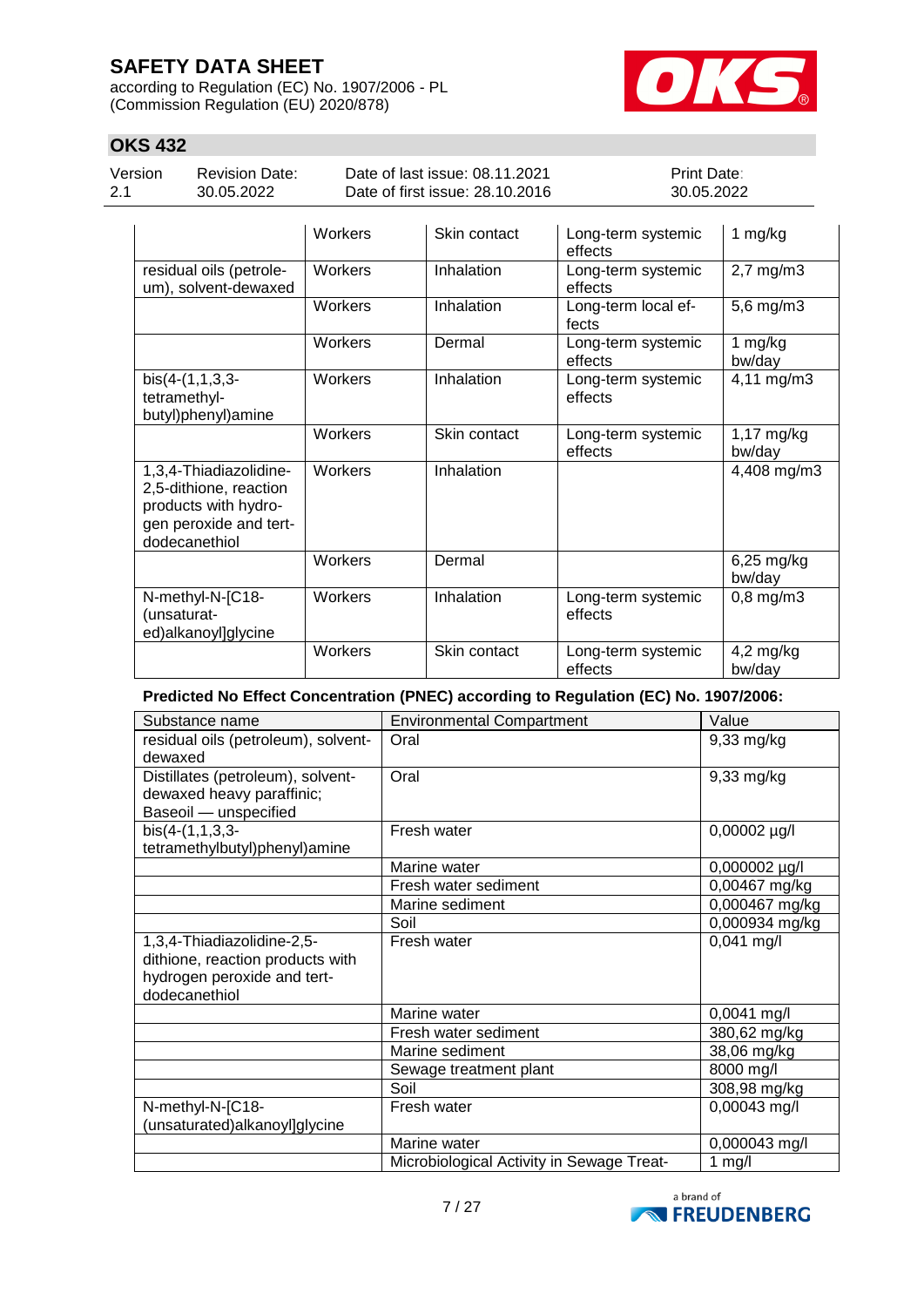according to Regulation (EC) No. 1907/2006 - PL (Commission Regulation (EU) 2020/878)



## **OKS 432**

| Version | <b>Revision Date:</b> | Date of last issue: 08.11.2021  | <b>Print Date:</b> |
|---------|-----------------------|---------------------------------|--------------------|
| 2.1     | 30.05.2022            | Date of first issue: 28.10.2016 | 30.05.2022         |

| ment Systems         |               |
|----------------------|---------------|
| Fresh water sediment | $0,057$ mg/kg |
| Marine sediment      | 0,006 mg/kg   |
| Soil                 | 1,71 mg/kg    |

### **8.2 Exposure controls**

| <b>Engineering measures</b><br>none                                   |    |                                                                                                                                                                                                                                                                                                                                             |  |  |  |  |  |
|-----------------------------------------------------------------------|----|---------------------------------------------------------------------------------------------------------------------------------------------------------------------------------------------------------------------------------------------------------------------------------------------------------------------------------------------|--|--|--|--|--|
| Personal protective equipment                                         |    |                                                                                                                                                                                                                                                                                                                                             |  |  |  |  |  |
| Eye protection                                                        | t. | Safety glasses with side-shields                                                                                                                                                                                                                                                                                                            |  |  |  |  |  |
| Hand protection<br>Material<br>Break through time<br>Protective index |    | Nitrile rubber<br>$:$ > 10 min<br>Class 1                                                                                                                                                                                                                                                                                                   |  |  |  |  |  |
| Remarks                                                               |    | Wear protective gloves. The break through time depends<br>amongst other things on the material, the thickness and the<br>type of glove and therefore has to be measured for each<br>case.<br>The selected protective gloves have to satisfy the specifica-<br>tions of Regulation (EU) 2016/425 and the standard EN 374<br>derived from it. |  |  |  |  |  |
| Skin and body protection                                              | t. | Choose body protection in relation to its type, to the concen-<br>tration and amount of dangerous substances, and to the spe-<br>cific work-place.                                                                                                                                                                                          |  |  |  |  |  |
| Respiratory protection                                                |    | Not required; except in case of aerosol formation.                                                                                                                                                                                                                                                                                          |  |  |  |  |  |
| Filter type                                                           |    | Filter type P                                                                                                                                                                                                                                                                                                                               |  |  |  |  |  |
| Protective measures                                                   |    | The type of protective equipment must be selected according<br>to the concentration and amount of the dangerous substance<br>at the specific workplace.                                                                                                                                                                                     |  |  |  |  |  |

### **SECTION 9: Physical and chemical properties**

### **9.1 Information on basic physical and chemical properties**

| <b>Physical state</b> | paste             |
|-----------------------|-------------------|
| Colour                | brown             |
| Odour                 | : characteristic  |
| Odour Threshold       | No data available |

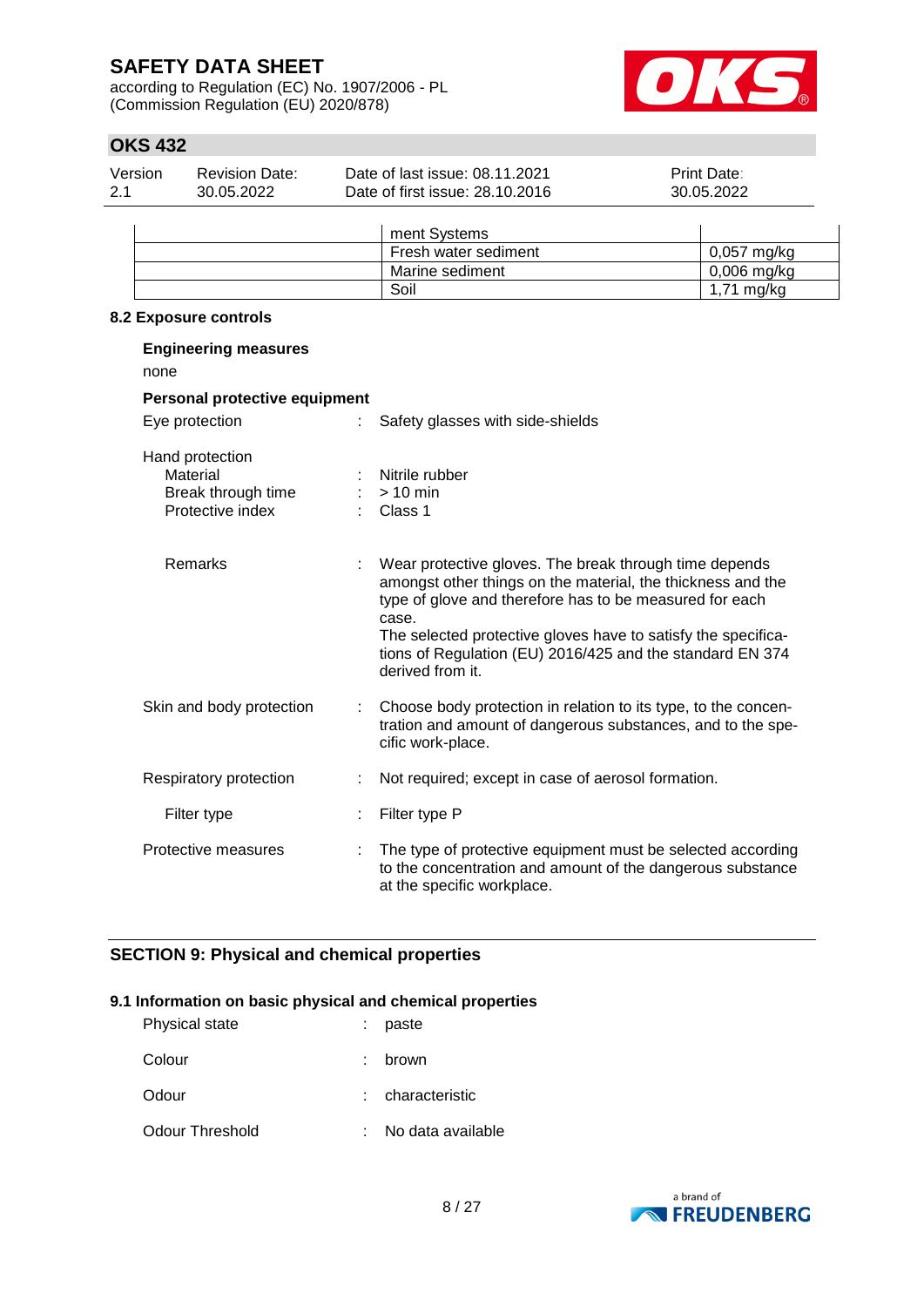according to Regulation (EC) No. 1907/2006 - PL (Commission Regulation (EU) 2020/878)



| 2.1 | Version               | <b>Revision Date:</b><br>30.05.2022                 |                      | Date of last issue: 08.11.2021<br>Date of first issue: 28,10,2016    | Print Date:<br>30.05.2022 |  |
|-----|-----------------------|-----------------------------------------------------|----------------------|----------------------------------------------------------------------|---------------------------|--|
|     |                       |                                                     |                      |                                                                      |                           |  |
|     |                       | Melting point/range                                 | ÷                    | No data available                                                    |                           |  |
|     |                       | Boiling point/boiling range                         | ÷                    | No data available                                                    |                           |  |
|     |                       | Flammability (solid, gas)                           | t                    | <b>Combustible Solids</b>                                            |                           |  |
|     |                       | Upper explosion limit / Upper<br>flammability limit | ÷                    | No data available                                                    |                           |  |
|     |                       | Lower explosion limit / Lower<br>flammability limit | ÷                    | No data available                                                    |                           |  |
|     | Flash point           |                                                     |                      | Not applicable                                                       |                           |  |
|     |                       | Auto-ignition temperature                           | ÷                    | No data available                                                    |                           |  |
|     |                       | Decomposition temperature                           | ÷                    | No data available                                                    |                           |  |
|     | pH                    |                                                     |                      | Not applicable<br>substance/mixture is non-soluble (in water)        |                           |  |
|     | Viscosity             |                                                     |                      |                                                                      |                           |  |
|     |                       | Viscosity, dynamic                                  |                      | No data available                                                    |                           |  |
|     |                       | Viscosity, kinematic                                | t                    | Not applicable                                                       |                           |  |
|     |                       | Solubility(ies)<br>Water solubility                 | ÷                    | insoluble                                                            |                           |  |
|     |                       | Solubility in other solvents                        | $\ddot{\phantom{a}}$ | No data available                                                    |                           |  |
|     |                       | Partition coefficient: n-<br>octanol/water          | ÷                    | No data available                                                    |                           |  |
|     |                       | Vapour pressure                                     | ÷                    | < 0,001 hPa (20 °C)                                                  |                           |  |
|     |                       | Relative density                                    |                      | 0,92(20 °C)<br>Reference substance: Water<br>The value is calculated |                           |  |
|     | Density               |                                                     |                      | 0,92 g/cm3<br>(20 °C)                                                |                           |  |
|     | <b>Bulk density</b>   |                                                     | ÷                    | No data available                                                    |                           |  |
|     |                       | Relative vapour density                             | ÷                    | No data available                                                    |                           |  |
|     | 9.2 Other information |                                                     |                      |                                                                      |                           |  |
|     | Explosives            |                                                     |                      | Not explosive                                                        |                           |  |

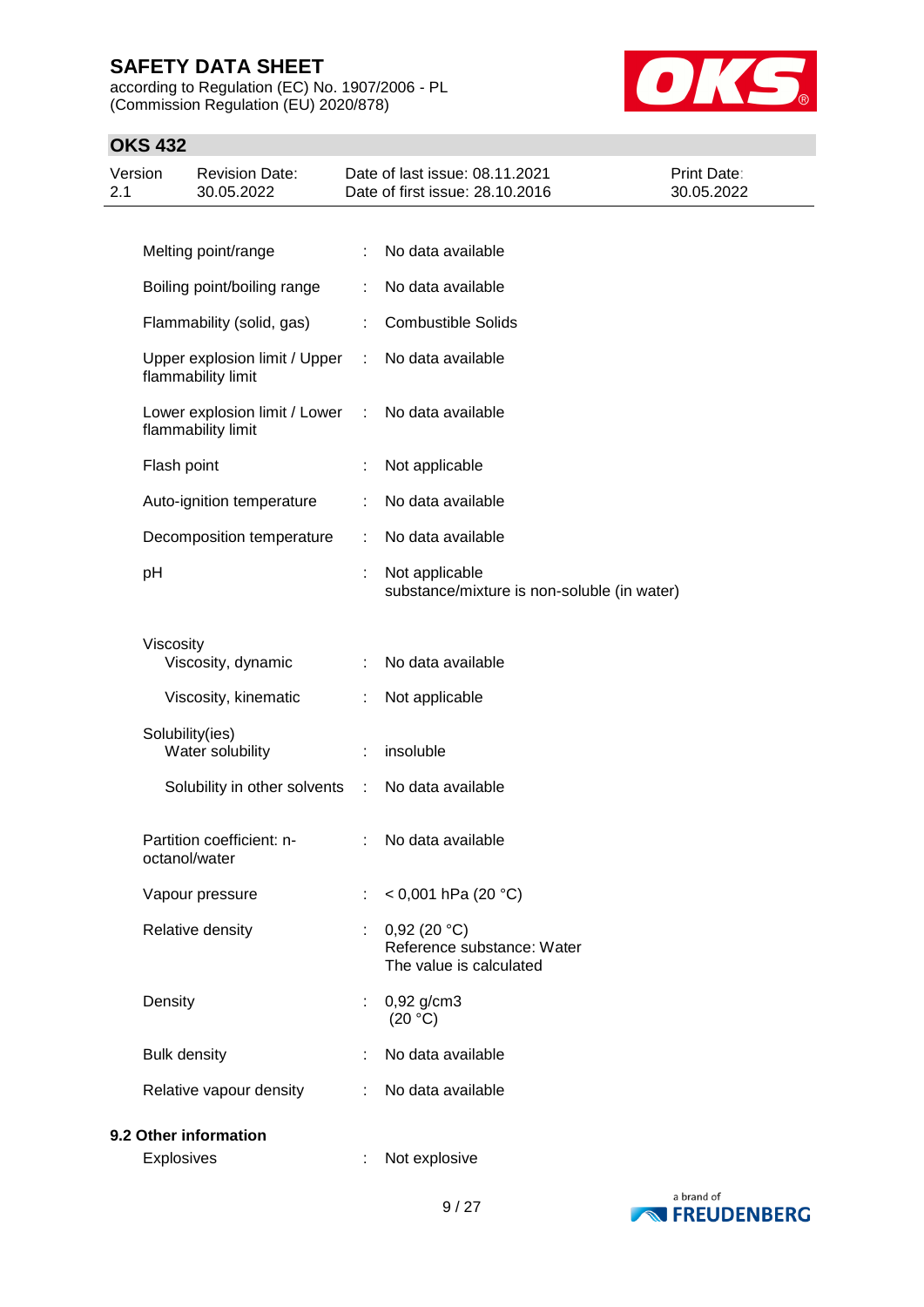according to Regulation (EC) No. 1907/2006 - PL (Commission Regulation (EU) 2020/878)



## **OKS 432**

| Version<br><b>Revision Date:</b><br>2.1<br>30.05.2022 |                   |    | Date of last issue: 08.11.2021<br>Date of first issue: 28.10.2016 | <b>Print Date:</b><br>30.05.2022 |
|-------------------------------------------------------|-------------------|----|-------------------------------------------------------------------|----------------------------------|
|                                                       |                   |    |                                                                   |                                  |
| Oxidizing properties                                  |                   | ÷. | No data available                                                 |                                  |
| Self-ignition                                         |                   | ÷  | No data available                                                 |                                  |
|                                                       | Evaporation rate  | ÷  | No data available                                                 |                                  |
|                                                       | Sublimation point | ÷  | No data available                                                 |                                  |

### **SECTION 10: Stability and reactivity**

#### **10.1 Reactivity**

No hazards to be specially mentioned.

#### **10.2 Chemical stability**

Stable under normal conditions.

## **10.3 Possibility of hazardous reactions**

| Hazardous reactions             | No dangerous reaction known under conditions of normal use. |
|---------------------------------|-------------------------------------------------------------|
| <b>10.4 Conditions to avoid</b> |                                                             |

| Conditions to avoid |  | No conditions to be specially mentioned. |
|---------------------|--|------------------------------------------|
|---------------------|--|------------------------------------------|

### **10.5 Incompatible materials**

Materials to avoid : No materials to be especially mentioned.

### **10.6 Hazardous decomposition products**

No decomposition if stored and applied as directed.

## **SECTION 11: Toxicological information**

### **11.1 Information on hazard classes as defined in Regulation (EC) No 1272/2008**

| <b>Acute toxicity</b>                  |                                                                                                                       |
|----------------------------------------|-----------------------------------------------------------------------------------------------------------------------|
| <b>Product:</b><br>Acute oral toxicity | Remarks: This information is not available.                                                                           |
| Acute inhalation toxicity              | Acute toxicity estimate: $>$ 5 mg/l<br>Exposure time: 4 h<br>Test atmosphere: dust/mist<br>Method: Calculation method |
| Acute dermal toxicity                  | Symptoms: Redness, Local irritation                                                                                   |

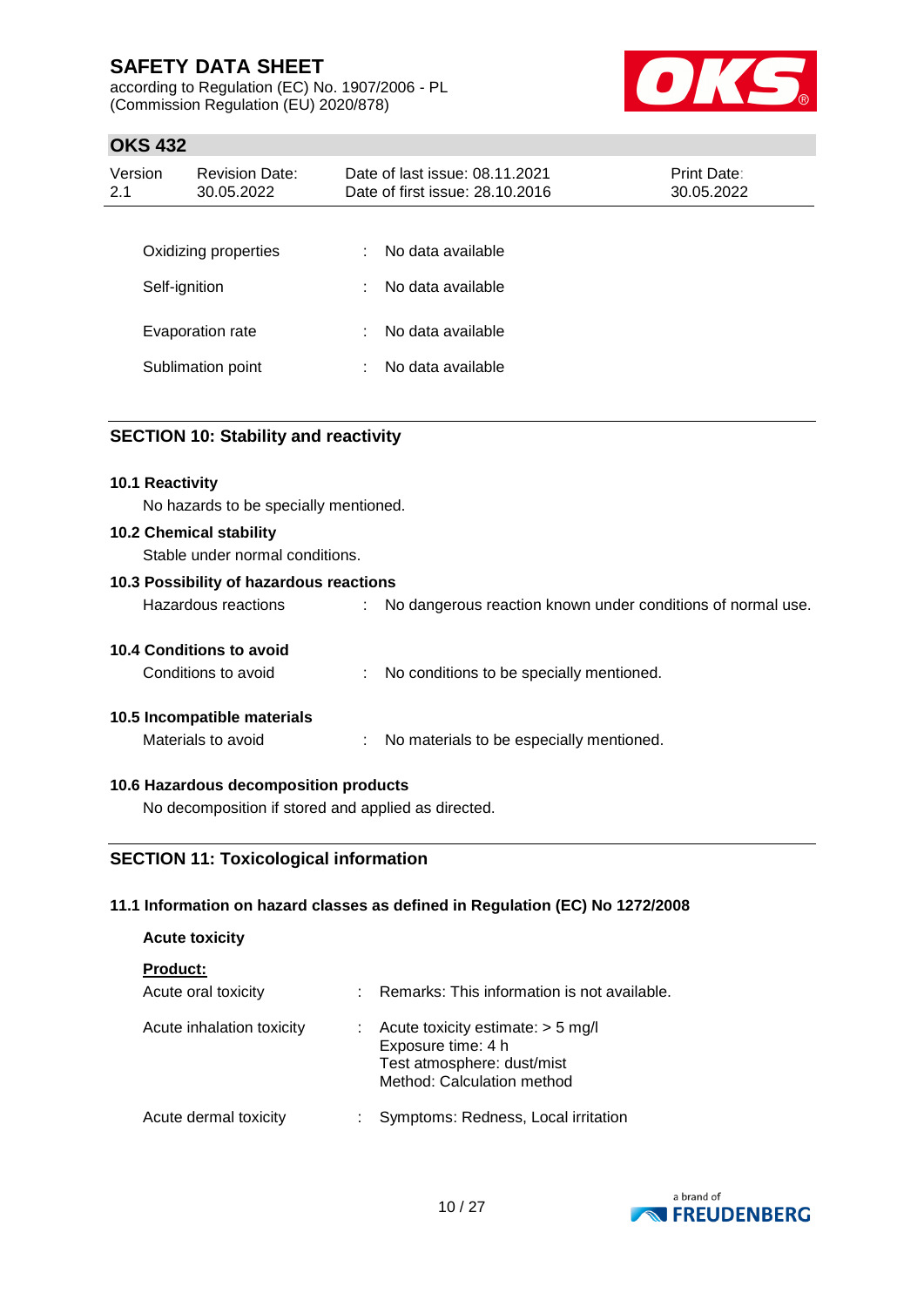according to Regulation (EC) No. 1907/2006 - PL (Commission Regulation (EU) 2020/878)



## **OKS 432**

| Version | <b>Revision Date:</b> | Date of last issue: 08.11.2021  | <b>Print Date:</b> |
|---------|-----------------------|---------------------------------|--------------------|
| 2.1     | 30.05.2022            | Date of first issue: 28.10.2016 | 30.05.2022         |

#### **Components:**

### **Polysulfides, di-tert-dodecyl:**

| Acute oral toxicity   |    | LD50 (Rat): $> 2.000$ mg/kg<br>Assessment: The substance or mixture has no acute oral tox-<br>icity                                    |
|-----------------------|----|----------------------------------------------------------------------------------------------------------------------------------------|
| Acute dermal toxicity | t. | LD50 (Rat): $> 2.000$ mg/kg<br>Method: OECD Test Guideline 402<br>Assessment: The substance or mixture has no acute dermal<br>toxicity |

#### **1,3,4-Thiadiazolidine-2,5-dithione, reaction products with hydrogen peroxide and tertdodecanethiol:**

| Acute oral toxicity   | : LD50 (Rat): $>$ 5.000 mg/kg                                                                                                            |
|-----------------------|------------------------------------------------------------------------------------------------------------------------------------------|
| Acute dermal toxicity | : LD50 (Rat): $> 2.000$ mg/kg<br>Method: OECD Test Guideline 402<br>Assessment: The substance or mixture has no acute dermal<br>toxicity |

#### **N-methyl-N-[C18-(unsaturated)alkanoyl]glycine:**

| Acute oral toxicity       | : LD50 (Rat): $> 5.000$ mg/kg<br>Method: OECD Test Guideline 401                                                     |
|---------------------------|----------------------------------------------------------------------------------------------------------------------|
| Acute inhalation toxicity | : LC50 (Rat, male): 1,05 mg/l<br>Exposure time: 4 h<br>Test atmosphere: dust/mist<br>Method: OECD Test Guideline 403 |

### **residual oils (petroleum), hydrotreated:**

| Acute oral toxicity | : LD50 (Rat): $>$ 5.000 mg/kg   |
|---------------------|---------------------------------|
|                     | Method: OECD Test Guideline 401 |
|                     |                                 |

Acute dermal toxicity : LD50 (Rat): > 5.000 mg/kg Method: OECD Test Guideline 402

### **residual oils (petroleum), solvent-dewaxed:**

| Acute oral toxicity | : LD50 (Rat): $>$ 5.000 mg/kg<br>Method: OECD Test Guideline 401<br>GLP: yes |
|---------------------|------------------------------------------------------------------------------|
| .                   | .                                                                            |

#### Acute dermal toxicity : LD50 (Rabbit): > 5.000 mg/kg Method: OECD Test Guideline 402 GLP: yes

| Distillates (petroleum), solvent-dewaxed heavy paraffinic; Baseoil — unspecified: |
|-----------------------------------------------------------------------------------|
| : LD50 (Rat): $>$ 5.000 mg/kg<br>Method: OECD Test Guideline 401                  |
|                                                                                   |

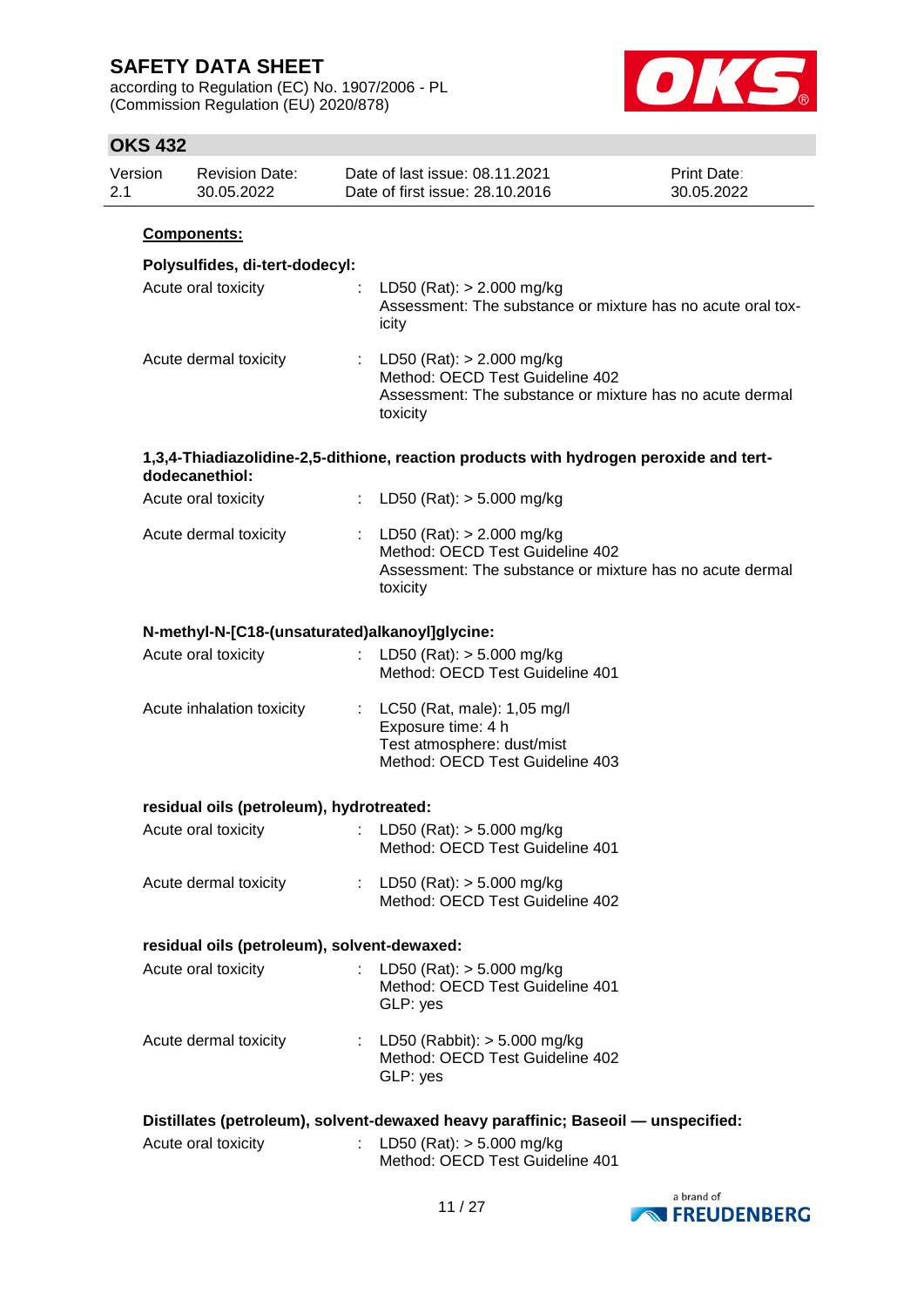according to Regulation (EC) No. 1907/2006 - PL (Commission Regulation (EU) 2020/878)



| Version              | Revision Date:<br>30.05.2022                   | Date of last issue: 08.11.2021<br>Date of first issue: 28.10.2016                      | Print Date:<br>30.05.2022 |
|----------------------|------------------------------------------------|----------------------------------------------------------------------------------------|---------------------------|
|                      |                                                |                                                                                        |                           |
|                      | Acute dermal toxicity                          | : LD50 (Rabbit): $>$ 5.000 mg/kg<br>Method: OECD Test Guideline 402                    |                           |
|                      | <b>Skin corrosion/irritation</b>               |                                                                                        |                           |
| Product:             |                                                |                                                                                        |                           |
| Remarks              |                                                | This information is not available.                                                     |                           |
|                      | Components:                                    |                                                                                        |                           |
|                      | Polysulfides, di-tert-dodecyl:                 |                                                                                        |                           |
| <b>Species</b>       |                                                | Rabbit                                                                                 |                           |
| Result               |                                                | Mild skin irritation                                                                   |                           |
|                      | dodecanethiol:                                 | 1,3,4-Thiadiazolidine-2,5-dithione, reaction products with hydrogen peroxide and tert- |                           |
| <b>Species</b>       |                                                | Rabbit                                                                                 |                           |
|                      | Assessment                                     | : No skin irritation                                                                   |                           |
| Result               |                                                | No skin irritation                                                                     |                           |
|                      | N-methyl-N-[C18-(unsaturated)alkanoyl]glycine: |                                                                                        |                           |
| Species              |                                                | Rabbit                                                                                 |                           |
|                      | Assessment                                     | Irritating to skin.                                                                    |                           |
| Result               |                                                | Irritating to skin.                                                                    |                           |
|                      | residual oils (petroleum), hydrotreated:       |                                                                                        |                           |
| <b>Species</b>       |                                                | Rabbit                                                                                 |                           |
|                      | Assessment                                     | No skin irritation                                                                     |                           |
| Method               |                                                | <b>OECD Test Guideline 404</b>                                                         |                           |
| Result               |                                                | No skin irritation                                                                     |                           |
|                      | residual oils (petroleum), solvent-dewaxed:    |                                                                                        |                           |
| <b>Species</b>       |                                                | Rabbit                                                                                 |                           |
|                      | Assessment                                     | No skin irritation                                                                     |                           |
|                      |                                                | <b>OECD Test Guideline 404</b>                                                         |                           |
| Method               |                                                |                                                                                        |                           |
| Result               |                                                | No skin irritation                                                                     |                           |
| <b>GLP</b>           |                                                | yes                                                                                    |                           |
|                      |                                                | Distillates (petroleum), solvent-dewaxed heavy paraffinic; Baseoil - unspecified:      |                           |
| Species              |                                                | Rabbit                                                                                 |                           |
|                      | Assessment                                     | No skin irritation                                                                     |                           |
| Method               |                                                | <b>OECD Test Guideline 404</b>                                                         |                           |
| Result<br><b>GLP</b> |                                                | No skin irritation<br>: yes                                                            |                           |

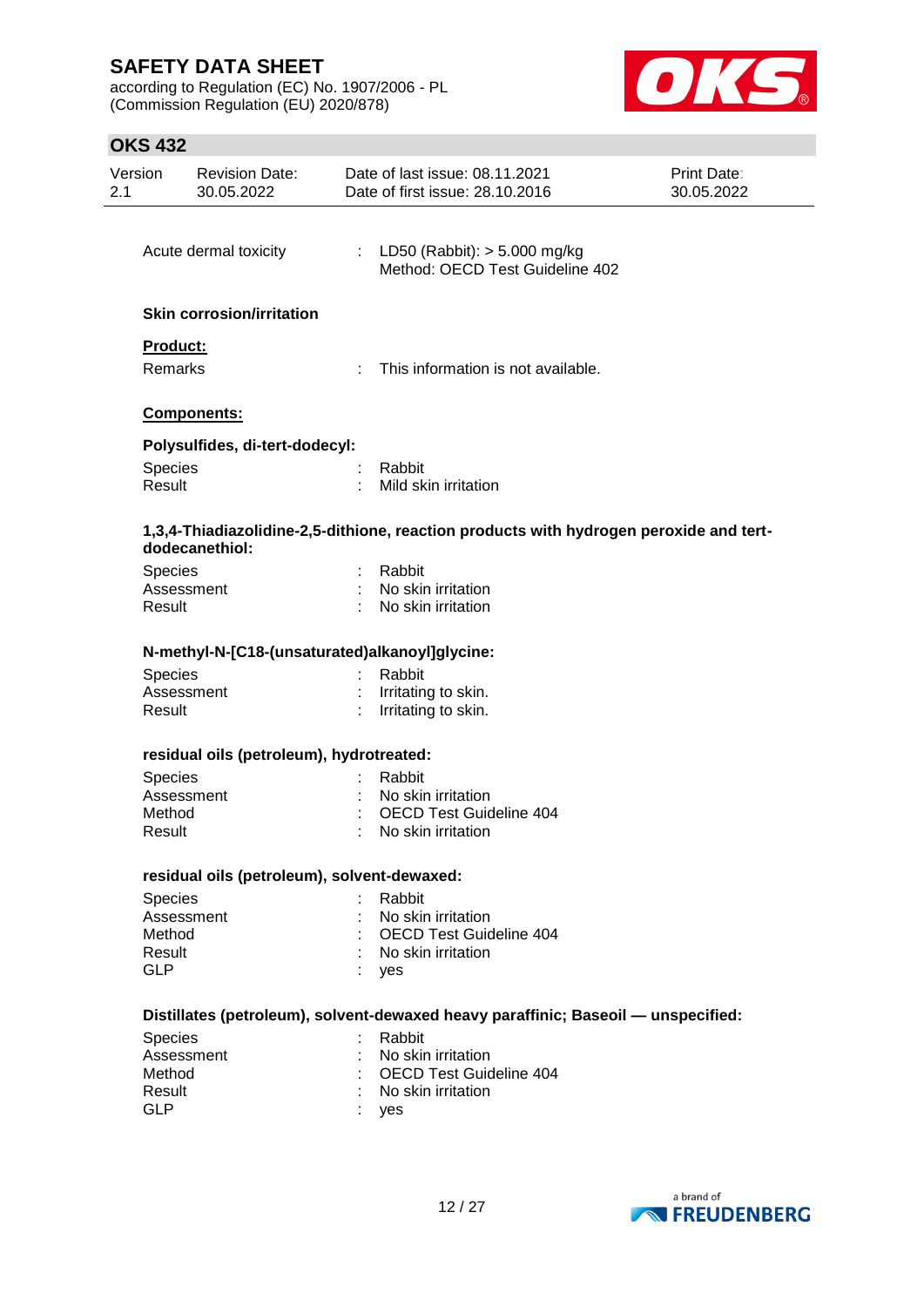according to Regulation (EC) No. 1907/2006 - PL (Commission Regulation (EU) 2020/878)



## **OKS 432**

| Version | <b>Revision Date:</b> | Date of last issue: 08.11.2021  | <b>Print Date:</b> |
|---------|-----------------------|---------------------------------|--------------------|
| 2.1     | 30.05.2022            | Date of first issue: 28.10.2016 | 30.05.2022         |

#### **Serious eye damage/eye irritation**

#### **Product:**

Remarks : Irritating to eyes.

### **Components:**

#### **1,3,4-Thiadiazolidine-2,5-dithione, reaction products with hydrogen peroxide and tertdodecanethiol:**

| <b>Species</b> | : Rabbit            |
|----------------|---------------------|
| Assessment     | : No eye irritation |
| Result         | No eye irritation   |

#### **N-methyl-N-[C18-(unsaturated)alkanoyl]glycine:**

| <b>Species</b> | : Rabbit                          |
|----------------|-----------------------------------|
| Assessment     | : Risk of serious damage to eyes. |
| Result         | : Risk of serious damage to eyes. |

#### **residual oils (petroleum), hydrotreated:**

| <b>Species</b> | : Rabbit                  |
|----------------|---------------------------|
| Assessment     | : No eye irritation       |
| Method         | : OECD Test Guideline 405 |
| Result         | : No eye irritation       |

#### **residual oils (petroleum), solvent-dewaxed:**

| <b>Species</b> | : Rabbit                       |
|----------------|--------------------------------|
| Assessment     | $\therefore$ No eye irritation |
| Method         | : OECD Test Guideline 405      |
| Result         | : No eye irritation            |
| <b>GLP</b>     | : ves                          |
|                |                                |

#### **Distillates (petroleum), solvent-dewaxed heavy paraffinic; Baseoil — unspecified:**

| <b>Species</b> | : Rabbit                  |
|----------------|---------------------------|
| Assessment     | : No eye irritation       |
| Method         | : OECD Test Guideline 405 |
| Result         | : No eye irritation       |
| GLP            | : yes                     |

#### **Respiratory or skin sensitisation**

#### **Product:**

Remarks : This information is not available.

#### **Components:**

#### **Polysulfides, di-tert-dodecyl:**

| Assessment | The product is a skin sensitiser, sub-category 1B. |
|------------|----------------------------------------------------|
| Result     | The product is a skin sensitiser, sub-category 1B. |

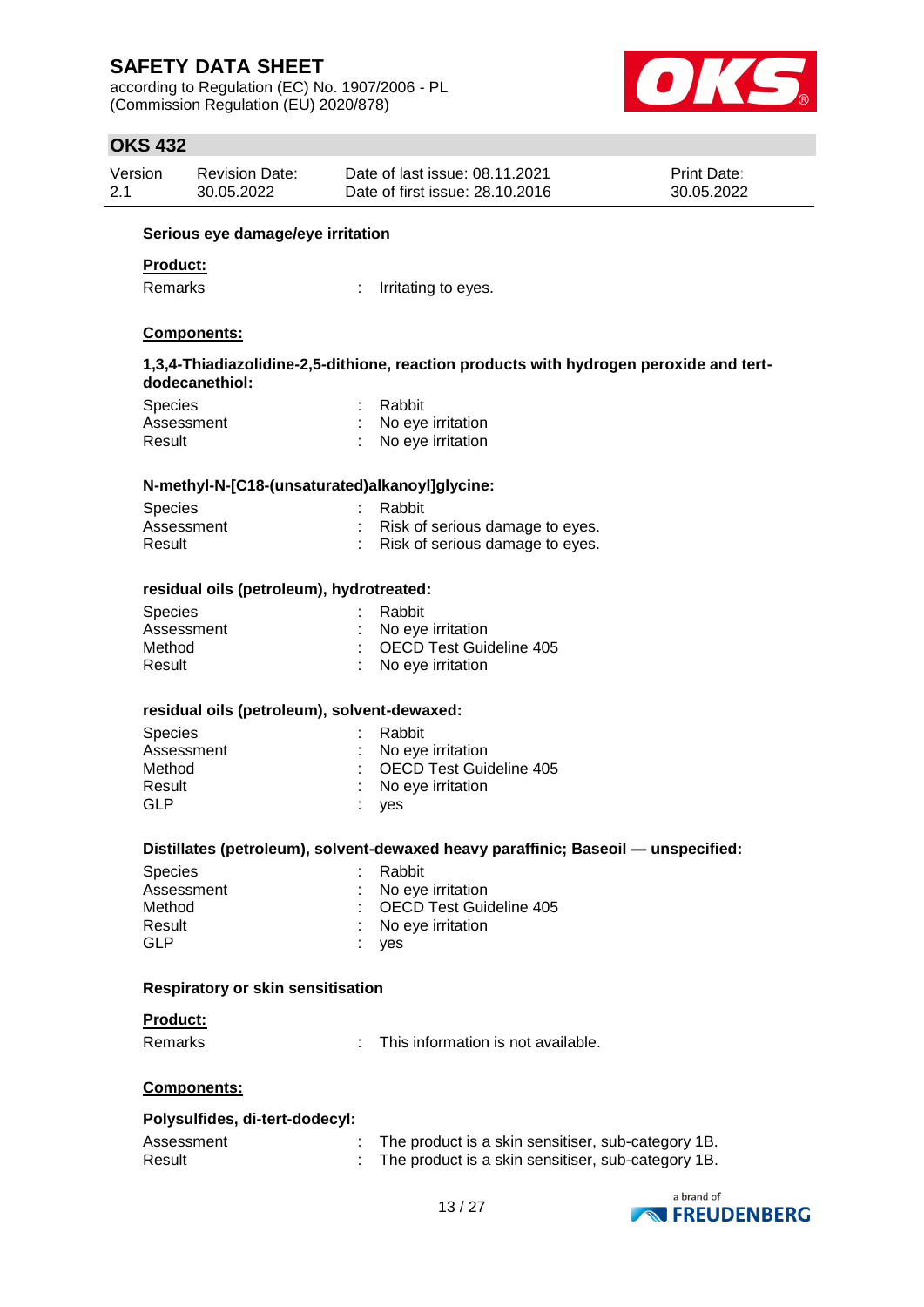according to Regulation (EC) No. 1907/2006 - PL (Commission Regulation (EU) 2020/878)



| Version | <b>Revision Date:</b> | Date of last issue: 08.11.2021  | <b>Print Date:</b> |
|---------|-----------------------|---------------------------------|--------------------|
| 2.1     | 30.05.2022            | Date of first issue: 28.10.2016 | 30.05.2022         |

| dodecanethiol:                                 | 1,3,4-Thiadiazolidine-2,5-dithione, reaction products with hydrogen peroxide and tert- |
|------------------------------------------------|----------------------------------------------------------------------------------------|
| <b>Species</b>                                 | Guinea pig                                                                             |
| Assessment                                     | : Does not cause skin sensitisation.                                                   |
| Result                                         | Does not cause skin sensitisation.                                                     |
|                                                |                                                                                        |
| N-methyl-N-[C18-(unsaturated)alkanoyl]glycine: |                                                                                        |
| <b>Test Type</b>                               | <b>Maximisation Test</b>                                                               |
| Species                                        | Guinea pig                                                                             |
| Assessment                                     | Does not cause skin sensitisation.                                                     |
| Method                                         | <b>OECD Test Guideline 406</b>                                                         |
| Result                                         | Does not cause skin sensitisation.                                                     |
|                                                |                                                                                        |
| residual oils (petroleum), hydrotreated:       |                                                                                        |
| Species                                        | Guinea pig                                                                             |
| Assessment                                     | Does not cause skin sensitisation.                                                     |
| Method                                         | <b>OECD Test Guideline 406</b>                                                         |
| Result                                         | Does not cause skin sensitisation.                                                     |
|                                                |                                                                                        |
| Assessment                                     | ÷<br>Does not cause respiratory sensitisation.                                         |
| Result                                         | Does not cause respiratory sensitisation.                                              |
|                                                |                                                                                        |
| residual oils (petroleum), solvent-dewaxed:    |                                                                                        |
| Species                                        | Guinea pig                                                                             |
| Assessment                                     | Did not cause sensitisation on laboratory animals.                                     |
| Method                                         | <b>OECD Test Guideline 406</b>                                                         |
| Result                                         | Did not cause sensitisation on laboratory animals.                                     |
| <b>GLP</b>                                     | yes                                                                                    |
|                                                |                                                                                        |
|                                                |                                                                                        |
|                                                | Distillates (petroleum), solvent-dewaxed heavy paraffinic; Baseoil - unspecified:      |
| <b>Species</b>                                 | Guinea pig                                                                             |
| Assessment                                     | Does not cause skin sensitisation.                                                     |
| Method                                         | <b>OECD Test Guideline 406</b>                                                         |
| Result                                         | Does not cause skin sensitisation.                                                     |
| <b>GLP</b>                                     |                                                                                        |
|                                                | yes                                                                                    |
| <b>Germ cell mutagenicity</b>                  |                                                                                        |
|                                                |                                                                                        |
| Product:                                       |                                                                                        |
| Genotoxicity in vitro                          | Remarks: No data available                                                             |

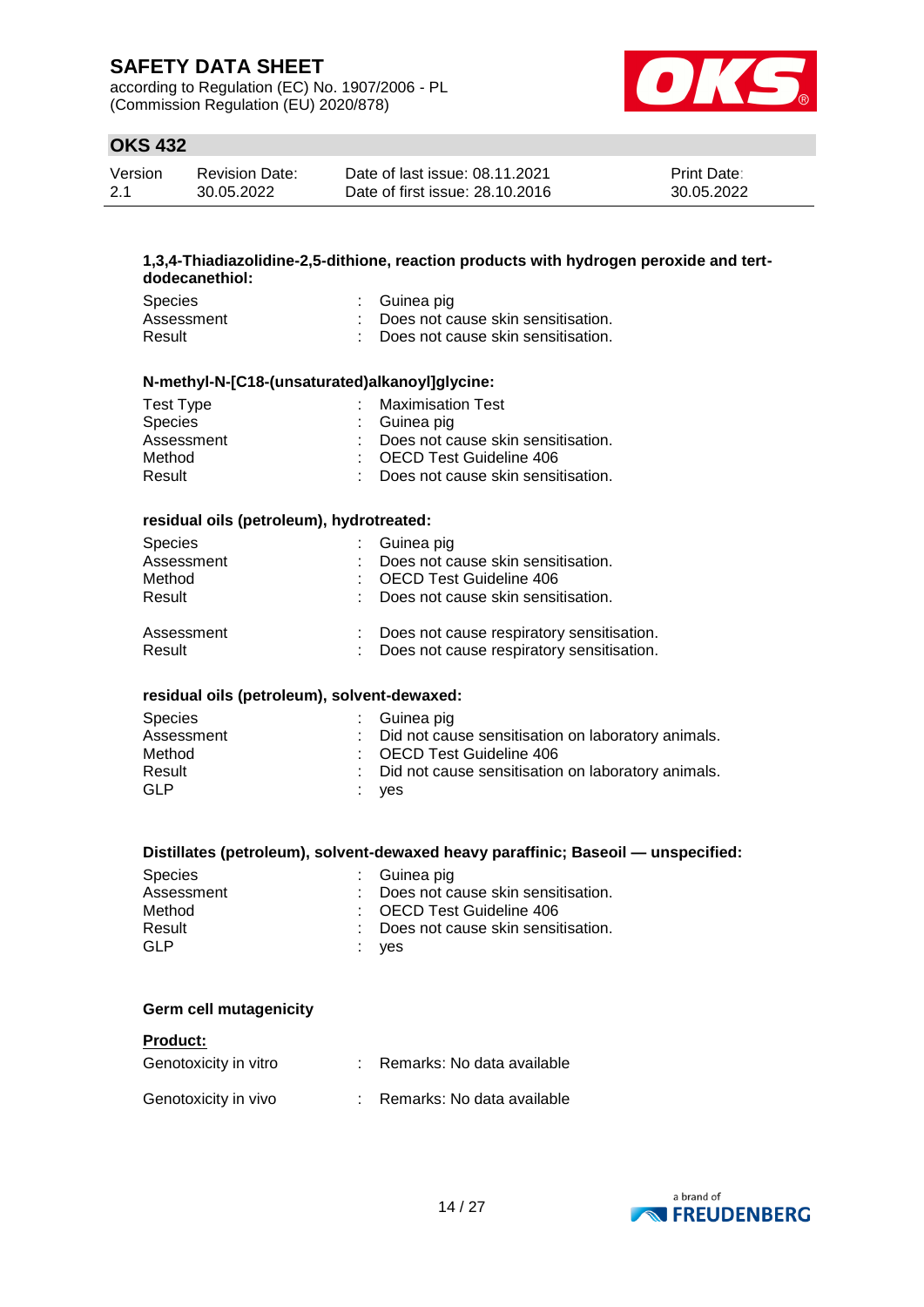according to Regulation (EC) No. 1907/2006 - PL (Commission Regulation (EU) 2020/878)



## **OKS 432**

| Version | <b>Revision Date:</b> | Date of last issue: 08.11.2021  | <b>Print Date:</b> |
|---------|-----------------------|---------------------------------|--------------------|
| 2.1     | 30.05.2022            | Date of first issue: 28.10.2016 | 30.05.2022         |
|         |                       |                                 |                    |

### **Components:**

| residual oils (petroleum), solvent-dewaxed: |    |                                                                                                                                                           |  |  |  |
|---------------------------------------------|----|-----------------------------------------------------------------------------------------------------------------------------------------------------------|--|--|--|
| Germ cell mutagenicity- As- :<br>sessment   |    | Tests on bacterial or mammalian cell cultures did not show<br>mutagenic effects.                                                                          |  |  |  |
|                                             |    | Distillates (petroleum), solvent-dewaxed heavy paraffinic; Baseoil - unspecified:                                                                         |  |  |  |
| Genotoxicity in vitro                       |    | Test system: Salmonella typhimurium<br>Metabolic activation: with and without metabolic activation<br>Method: OECD Test Guideline 471<br>Result: negative |  |  |  |
| Genotoxicity in vivo                        | t. | Species: Mouse<br><b>Application Route: Oral</b><br>Method: OECD Test Guideline 474<br>Result: negative                                                   |  |  |  |
| Carcinogenicity                             |    |                                                                                                                                                           |  |  |  |
| <b>Product:</b>                             |    |                                                                                                                                                           |  |  |  |
| Remarks                                     |    | No data available                                                                                                                                         |  |  |  |
| <b>Components:</b>                          |    |                                                                                                                                                           |  |  |  |
| residual oils (petroleum), hydrotreated:    |    |                                                                                                                                                           |  |  |  |
| ment                                        |    | Carcinogenicity - Assess- : Not classifiable as a human carcinogen.                                                                                       |  |  |  |
| residual oils (petroleum), solvent-dewaxed: |    |                                                                                                                                                           |  |  |  |
| ment                                        |    | Carcinogenicity - Assess- : No evidence of carcinogenicity in animal studies.                                                                             |  |  |  |
|                                             |    | Distillates (petroleum), solvent-dewaxed heavy paraffinic; Baseoil - unspecified:                                                                         |  |  |  |
| Species                                     |    | Mouse                                                                                                                                                     |  |  |  |
| <b>Application Route</b><br>Method          |    | Dermal<br><b>OECD Test Guideline 451</b>                                                                                                                  |  |  |  |
| Result                                      |    | negative                                                                                                                                                  |  |  |  |
| <b>Reproductive toxicity</b>                |    |                                                                                                                                                           |  |  |  |
| Product:                                    |    |                                                                                                                                                           |  |  |  |
| Effects on fertility                        |    | Remarks: No data available                                                                                                                                |  |  |  |
| Effects on foetal develop-<br>ment          |    | Remarks: No data available                                                                                                                                |  |  |  |
| Components:                                 |    |                                                                                                                                                           |  |  |  |

**residual oils (petroleum), solvent-dewaxed:**

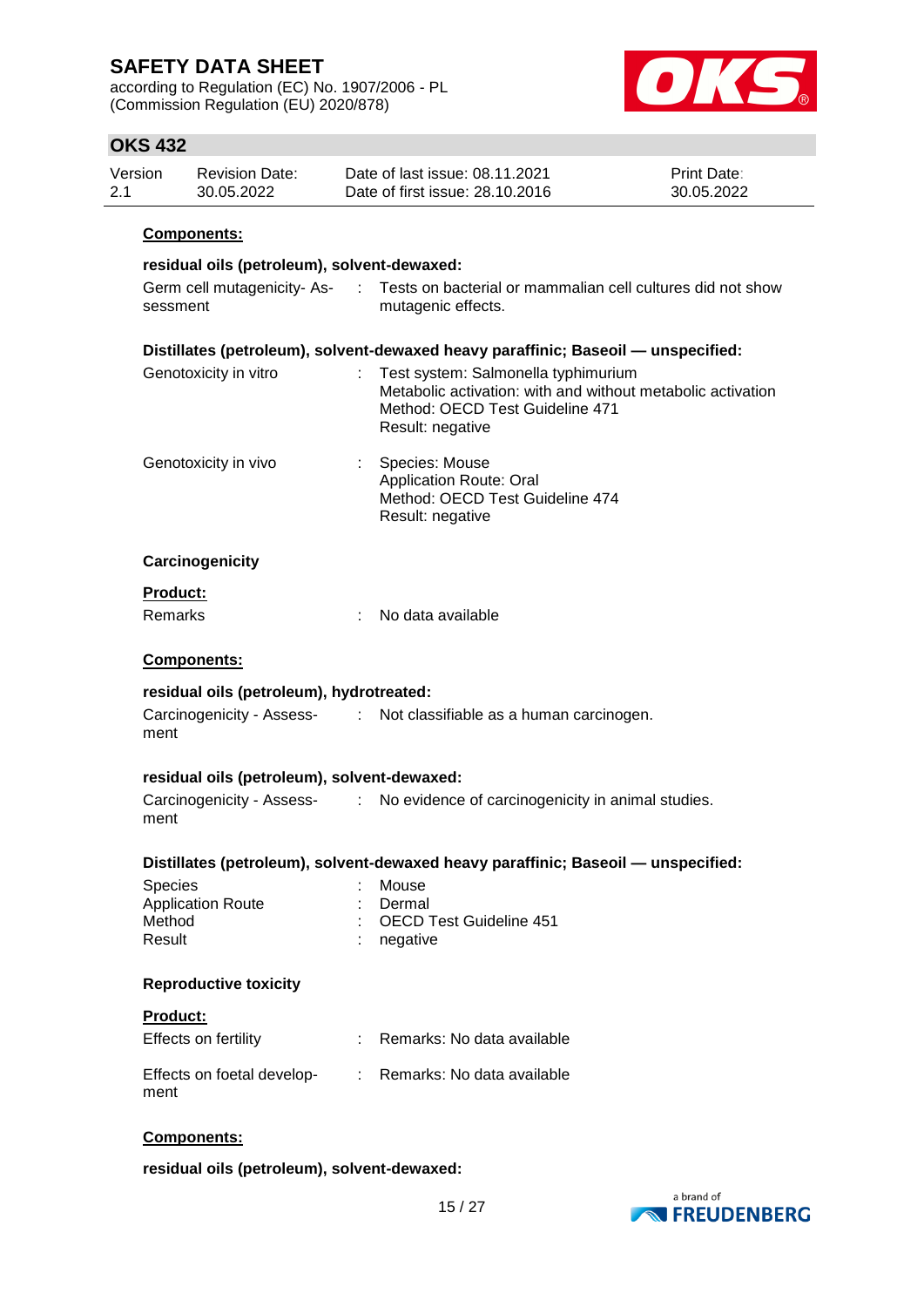according to Regulation (EC) No. 1907/2006 - PL (Commission Regulation (EU) 2020/878)



| Version<br>2.1 |                                                                                   | <b>Revision Date:</b><br>30.05.2022                                                  |   | Date of last issue: 08.11.2021<br>Date of first issue: 28.10.2016                                                                                                                                                                                                         | Print Date:<br>30.05.2022 |  |
|----------------|-----------------------------------------------------------------------------------|--------------------------------------------------------------------------------------|---|---------------------------------------------------------------------------------------------------------------------------------------------------------------------------------------------------------------------------------------------------------------------------|---------------------------|--|
|                | sessment                                                                          | Reproductive toxicity - As-                                                          | ÷ | - Fertility -<br>No toxicity to reproduction<br>- Teratogenicity -<br>No effects on or via lactation                                                                                                                                                                      |                           |  |
|                |                                                                                   |                                                                                      |   | Distillates (petroleum), solvent-dewaxed heavy paraffinic; Baseoil — unspecified:                                                                                                                                                                                         |                           |  |
|                | ment                                                                              | Effects on foetal develop-                                                           | ÷ | Species: Rat<br><b>Application Route: Dermal</b><br>General Toxicity Maternal: NOAEL: 30 mg/kg body weight<br>Developmental Toxicity: NOAEL: 30 mg/kg body weight<br>Method: OECD Test Guideline 414                                                                      |                           |  |
|                |                                                                                   | <b>Repeated dose toxicity</b>                                                        |   |                                                                                                                                                                                                                                                                           |                           |  |
|                | <b>Product:</b><br>Remarks                                                        |                                                                                      |   | This information is not available.                                                                                                                                                                                                                                        |                           |  |
|                |                                                                                   | <b>Aspiration toxicity</b>                                                           |   |                                                                                                                                                                                                                                                                           |                           |  |
|                | <b>Product:</b>                                                                   | This information is not available.                                                   |   |                                                                                                                                                                                                                                                                           |                           |  |
|                | <b>Components:</b>                                                                |                                                                                      |   |                                                                                                                                                                                                                                                                           |                           |  |
|                | residual oils (petroleum), hydrotreated:<br>No aspiration toxicity classification |                                                                                      |   |                                                                                                                                                                                                                                                                           |                           |  |
|                |                                                                                   | residual oils (petroleum), solvent-dewaxed:<br>No aspiration toxicity classification |   |                                                                                                                                                                                                                                                                           |                           |  |
|                |                                                                                   | No aspiration toxicity classification                                                |   | Distillates (petroleum), solvent-dewaxed heavy paraffinic; Baseoil - unspecified:                                                                                                                                                                                         |                           |  |
|                |                                                                                   | 11.2 Information on other hazards                                                    |   |                                                                                                                                                                                                                                                                           |                           |  |
|                |                                                                                   | <b>Endocrine disrupting properties</b>                                               |   |                                                                                                                                                                                                                                                                           |                           |  |
|                | Product:                                                                          |                                                                                      |   |                                                                                                                                                                                                                                                                           |                           |  |
|                | Assessment                                                                        |                                                                                      |   | The substance/mixture does not contain components consid-<br>ered to have endocrine disrupting properties according to<br>REACH Article 57(f) or Commission Delegated regulation<br>(EU) 2017/2100 or Commission Regulation (EU) 2018/605 at<br>levels of 0.1% or higher. |                           |  |
|                |                                                                                   | <b>Further information</b>                                                           |   |                                                                                                                                                                                                                                                                           |                           |  |
|                | Product:                                                                          |                                                                                      |   |                                                                                                                                                                                                                                                                           |                           |  |

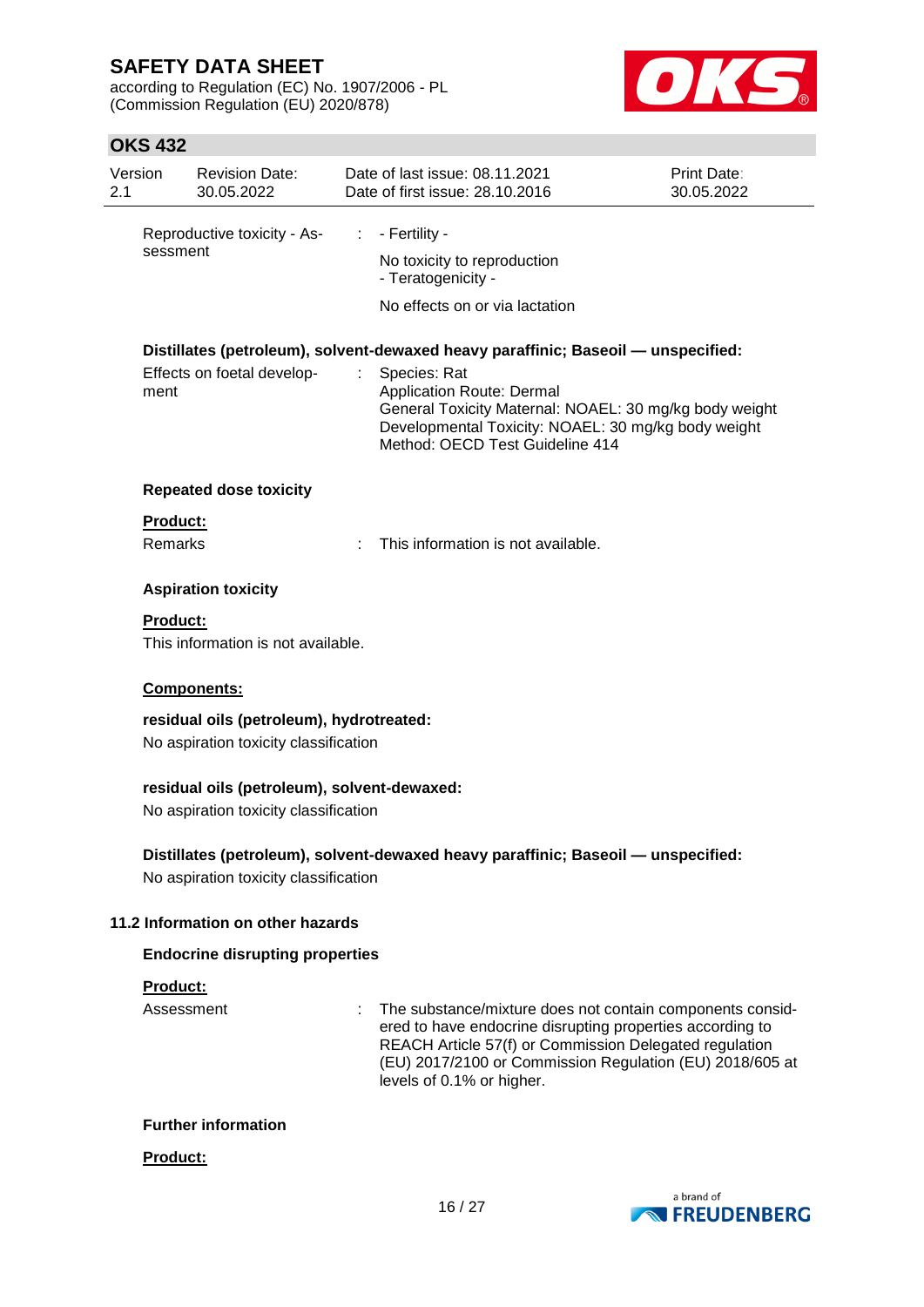according to Regulation (EC) No. 1907/2006 - PL (Commission Regulation (EU) 2020/878)



## **OKS 432**

| Version        | <b>Revision Date:</b> | Date of last issue: 08.11.2021                                                                    | <b>Print Date:</b> |
|----------------|-----------------------|---------------------------------------------------------------------------------------------------|--------------------|
| 2.1            | 30.05.2022            | Date of first issue: 28.10.2016                                                                   | 30.05.2022         |
| <b>Remarks</b> |                       | : Information given is based on data on the components and<br>the toxicology of similar products. |                    |

## **SECTION 12: Ecological information**

### **12.1 Toxicity**

| <b>Product:</b>                                                                |                   |                                                                                                                                                                            |
|--------------------------------------------------------------------------------|-------------------|----------------------------------------------------------------------------------------------------------------------------------------------------------------------------|
| Toxicity to fish                                                               | ÷                 | Remarks: Harmful to aquatic organisms.                                                                                                                                     |
| Toxicity to daphnia and other<br>aquatic invertebrates                         | $\sim$ 100 $\sim$ | Remarks: No data available                                                                                                                                                 |
| Toxicity to algae/aquatic<br>plants                                            |                   | : Remarks: No data available                                                                                                                                               |
| Toxicity to microorganisms                                                     |                   | Remarks: No data available                                                                                                                                                 |
| <b>Components:</b>                                                             |                   |                                                                                                                                                                            |
| Polysulfides, di-tert-dodecyl:                                                 |                   |                                                                                                                                                                            |
| Toxicity to fish                                                               |                   | LC50 (Danio rerio (zebra fish)): > 100 mg/l<br>Exposure time: 96 h<br>Method: OECD Test Guideline 203                                                                      |
| Toxicity to daphnia and other<br>aquatic invertebrates (Chron-<br>ic toxicity) | - 11              | $NOEC:$ > 0,00079 mg/l<br>Exposure time: 21 d<br>Species: Daphnia magna (Water flea)<br>Method: OECD Test Guideline 211<br>Remarks: No toxicity at the limit of solubility |
| dodecanethiol:                                                                 |                   | 1,3,4-Thiadiazolidine-2,5-dithione, reaction products with hydrogen peroxide and tert-                                                                                     |
| Toxicity to fish                                                               |                   | LC50 (Pimephales promelas (fathead minnow)): > 1.000 mg/l<br>Exposure time: 96 h                                                                                           |
| Toxicity to daphnia and other<br>aquatic invertebrates                         | $\sim 100$        | EC50 (Daphnia magna (Water flea)): 41 mg/l<br>Exposure time: 48 h                                                                                                          |
| Toxicity to algae/aquatic<br>plants                                            |                   | EC50 (Pseudokirchneriella subcapitata (microalgae)): > 100<br>mg/l<br>Exposure time: 72 h                                                                                  |
| Toxicity to microorganisms                                                     |                   | EC50 (Pseudomonas putida): > 8.000 mg/l<br>Exposure time: 16 h                                                                                                             |

## **N-methyl-N-[C18-(unsaturated)alkanoyl]glycine:**

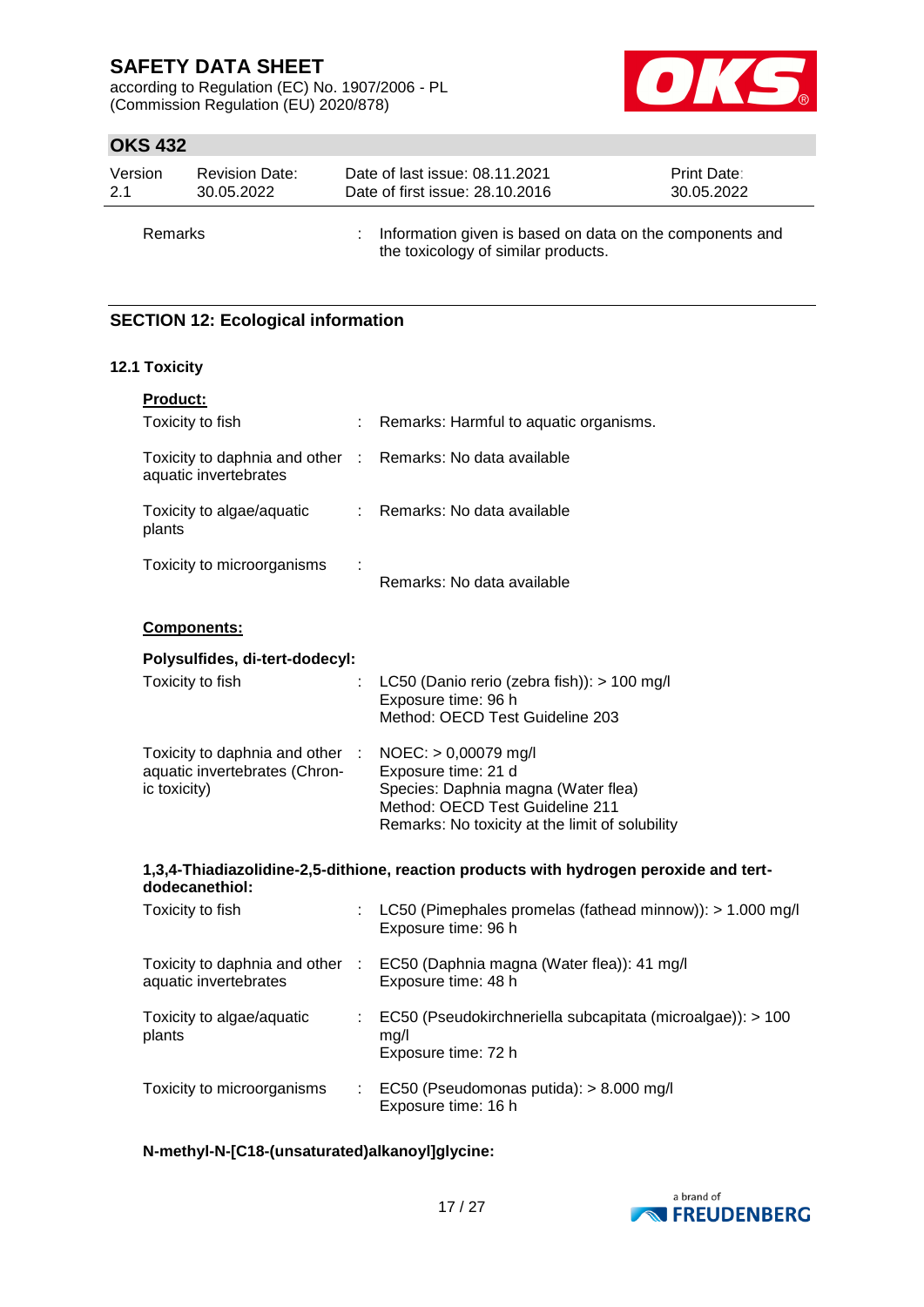according to Regulation (EC) No. 1907/2006 - PL (Commission Regulation (EU) 2020/878)



| Version<br>2.1 |        | <b>Revision Date:</b><br>30.05.2022                      |                               | Date of last issue: 08.11.2021<br>Date of first issue: 28.10.2016                                                                                       | <b>Print Date:</b><br>30.05.2022 |
|----------------|--------|----------------------------------------------------------|-------------------------------|---------------------------------------------------------------------------------------------------------------------------------------------------------|----------------------------------|
|                |        | Toxicity to fish                                         |                               | : LC50 (Danio rerio (zebra fish)): $> 0.43$ mg/l<br>Exposure time: 96 h<br>Test Type: flow-through test<br>Method: OECD Test Guideline 203<br>GLP: yes  |                                  |
|                |        | Toxicity to daphnia and other :<br>aquatic invertebrates |                               | EC50 (Daphnia magna (Water flea)): 0,43 mg/l<br>Exposure time: 48 h<br>Test Type: static test<br>Method: OECD Test Guideline 202<br>GLP: yes            |                                  |
|                | plants | Toxicity to algae/aquatic                                |                               | : EC50 (Desmodesmus subspicatus (green algae)): 6,3 mg/l<br>Exposure time: 72 h<br>Test Type: static test<br>Method: OECD Test Guideline 201            |                                  |
|                | icity) | M-Factor (Acute aquatic tox-                             | $\sim 100$                    | $\mathbf 1$                                                                                                                                             |                                  |
|                |        | <b>Ecotoxicology Assessment</b>                          |                               |                                                                                                                                                         |                                  |
|                |        | Acute aquatic toxicity                                   | $\mathcal{I}^{\mathcal{A}}$ . | Very toxic to aquatic life.                                                                                                                             |                                  |
|                |        | Chronic aquatic toxicity                                 | $\mathbb{Z}^{\times}$         | Harmful to aquatic life with long lasting effects.                                                                                                      |                                  |
|                |        | residual oils (petroleum), hydrotreated:                 |                               |                                                                                                                                                         |                                  |
|                |        | Toxicity to fish                                         |                               | LC50 (Pimephales promelas (fathead minnow)): > 100 mg/l<br>Exposure time: 96 h<br>Test Type: static test                                                |                                  |
|                |        | aquatic invertebrates                                    |                               | Toxicity to daphnia and other : EC50 (Daphnia magna (Water flea)): > 10.000 mg/l<br>Exposure time: 48 h<br>Test Type: Immobilization                    |                                  |
|                |        | residual oils (petroleum), solvent-dewaxed:              |                               |                                                                                                                                                         |                                  |
|                |        | Toxicity to fish                                         |                               | LC50 (Pimephales promelas (fathead minnow)): > 100 mg/l<br>Exposure time: 96 h<br>Test Type: static test<br>Method: OECD Test Guideline 203<br>GLP: yes |                                  |
|                |        |                                                          |                               | NOEC (Pimephales promelas (fathead minnow)): >= 100 mg/l<br>Exposure time: 96 h<br>Method: OECD Test Guideline 203<br>GLP: yes                          |                                  |
|                |        | Toxicity to daphnia and other :<br>aquatic invertebrates |                               | $LC50:$ > 10.000 mg/l<br>Exposure time: 96 h<br>Test Type: semi-static test<br>Method: OECD Test Guideline 202                                          |                                  |

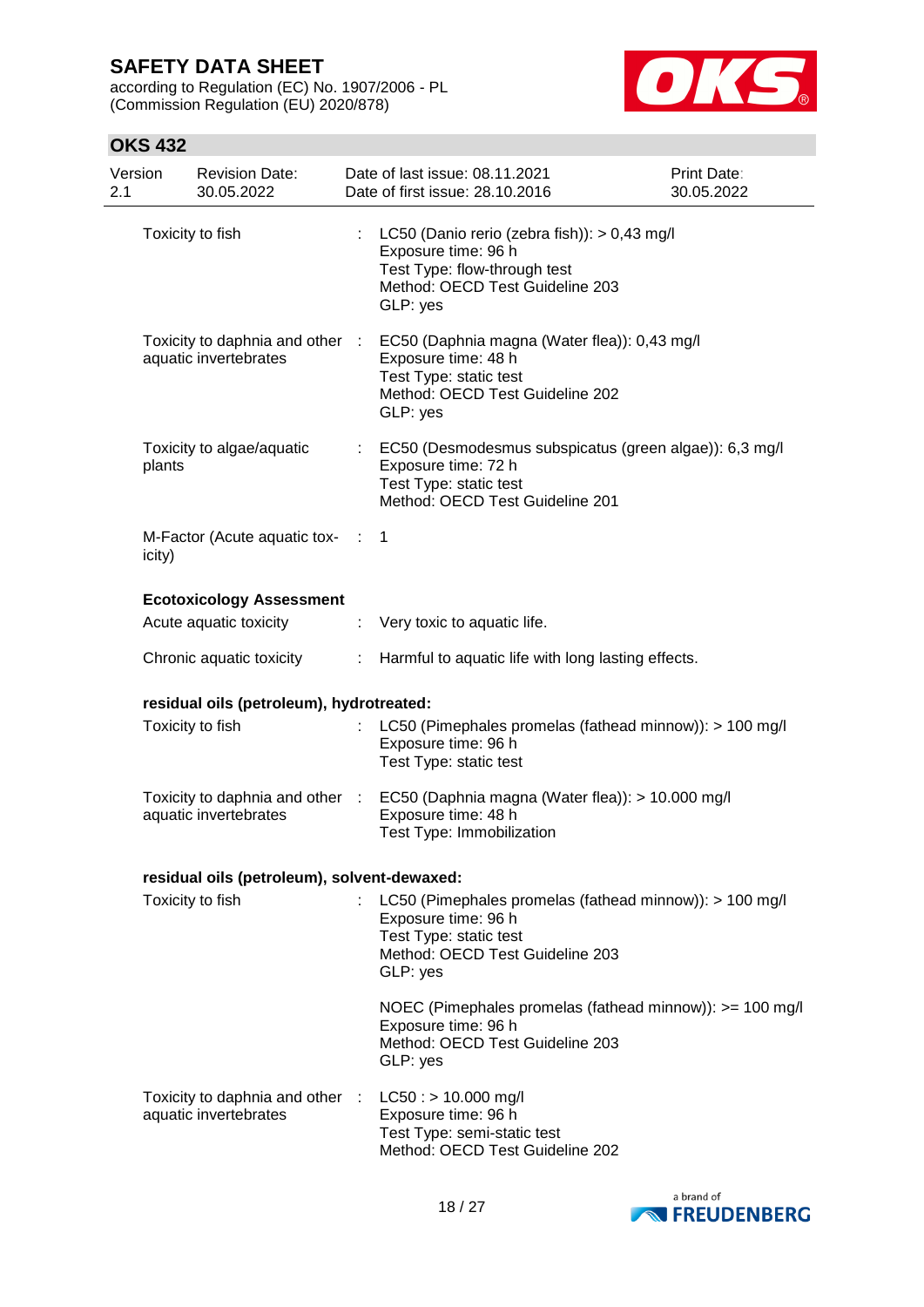according to Regulation (EC) No. 1907/2006 - PL (Commission Regulation (EU) 2020/878)



## **OKS 432**

| Version<br>2.1 |                  | <b>Revision Date:</b><br>30.05.2022                              |    | Date of last issue: 08.11.2021<br>Date of first issue: 28.10.2016                                                                                                                                              | <b>Print Date:</b><br>30.05.2022 |
|----------------|------------------|------------------------------------------------------------------|----|----------------------------------------------------------------------------------------------------------------------------------------------------------------------------------------------------------------|----------------------------------|
|                | plants           | Toxicity to algae/aquatic                                        | t. | $NOEC : = 10.000$ mg/l<br>Exposure time: 96 h<br>Test Type: semi-static test<br>Method: OECD Test Guideline 202<br>NOEC (Pseudokirchneriella subcapitata (green algae)): >=<br>100 mg/l<br>Exposure time: 72 h |                                  |
|                |                  |                                                                  |    | Test Type: static test<br>Method: OECD Test Guideline 201                                                                                                                                                      |                                  |
|                |                  |                                                                  |    | Distillates (petroleum), solvent-dewaxed heavy paraffinic; Baseoil - unspecified:                                                                                                                              |                                  |
|                | Toxicity to fish |                                                                  |    | LC50 (Pimephales promelas (fathead minnow)): > 100 mg/l<br>Exposure time: 96 h<br>Test Type: static test<br>Method: OECD Test Guideline 203<br>GLP: yes                                                        |                                  |
|                |                  | Toxicity to daphnia and other :<br>aquatic invertebrates         |    | EC50 (Daphnia magna (Water flea)): > 10.000 mg/l<br>Exposure time: 48 h<br>Test Type: static test<br>Method: OECD Test Guideline 202                                                                           |                                  |
|                | plants           | Toxicity to algae/aquatic                                        | t. | NOEC (Pseudokirchneriella subcapitata (green algae)): > 100<br>mg/l<br>Exposure time: 72 h<br>Test Type: static test<br>Method: OECD Test Guideline 201                                                        |                                  |
|                | ic toxicity)     | Toxicity to daphnia and other :<br>aquatic invertebrates (Chron- |    | NOEC: 10 mg/l<br>Exposure time: 21 d<br>Species: Daphnia magna (Water flea)                                                                                                                                    |                                  |
|                |                  | 12.2 Persistence and degradability                               |    |                                                                                                                                                                                                                |                                  |
|                | Product:         |                                                                  |    |                                                                                                                                                                                                                |                                  |
|                |                  | Biodegradability                                                 |    | : Remarks: No data available                                                                                                                                                                                   |                                  |
|                | ity              |                                                                  |    | Physico-chemical removabil- : Remarks: No data available                                                                                                                                                       |                                  |
|                |                  | Components:                                                      |    |                                                                                                                                                                                                                |                                  |
|                |                  | Polysulfides, di-tert-dodecyl:                                   |    |                                                                                                                                                                                                                |                                  |
|                |                  | Biodegradability                                                 |    | Result: Not rapidly biodegradable<br>Biodegradation: 0 %<br>Exposure time: 28 d<br>Method: OECD Test Guideline 301F                                                                                            |                                  |

## **1,3,4-Thiadiazolidine-2,5-dithione, reaction products with hydrogen peroxide and tertdodecanethiol:**

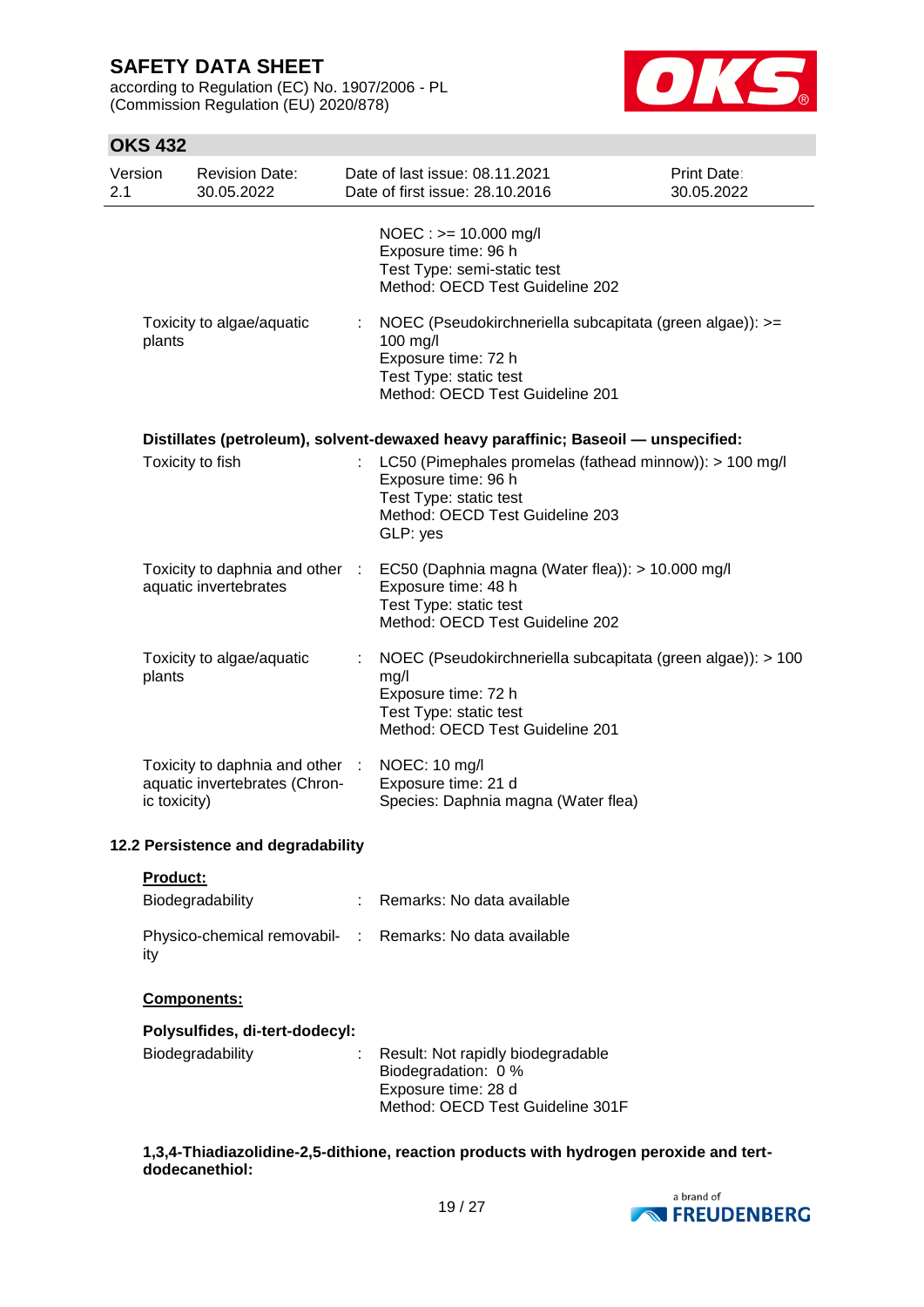according to Regulation (EC) No. 1907/2006 - PL (Commission Regulation (EU) 2020/878)



| Version<br>2.1 |               | <b>Revision Date:</b><br>30.05.2022            |    | Date of last issue: 08.11.2021<br>Date of first issue: 28.10.2016                                                                                                                                                         | Print Date:<br>30.05.2022 |
|----------------|---------------|------------------------------------------------|----|---------------------------------------------------------------------------------------------------------------------------------------------------------------------------------------------------------------------------|---------------------------|
|                |               | Biodegradability                               |    | Result: Not rapidly biodegradable<br>Biodegradation: 0 %<br>Exposure time: 28 d                                                                                                                                           |                           |
|                |               | N-methyl-N-[C18-(unsaturated)alkanoyl]glycine: |    |                                                                                                                                                                                                                           |                           |
|                |               | Biodegradability                               |    | Test Type: aerobic<br>Inoculum: activated sludge<br>Result: rapidly biodegradable<br>Biodegradation: 85,2 %<br>Exposure time: 28 d                                                                                        |                           |
|                |               | residual oils (petroleum), hydrotreated:       |    |                                                                                                                                                                                                                           |                           |
|                |               | Biodegradability                               |    | Result: Not rapidly biodegradable                                                                                                                                                                                         |                           |
|                |               | residual oils (petroleum), solvent-dewaxed:    |    |                                                                                                                                                                                                                           |                           |
|                |               | Biodegradability                               | t. | Test Type: aerobic<br>Inoculum: activated sludge<br>Result: Not rapidly biodegradable<br>Biodegradation: 3 %<br>Exposure time: 28 d<br>Method: OECD Test Guideline 301B<br>GLP: yes                                       |                           |
|                |               |                                                |    | Distillates (petroleum), solvent-dewaxed heavy paraffinic; Baseoil - unspecified:                                                                                                                                         |                           |
|                |               | Biodegradability                               |    | Test Type: aerobic<br>Inoculum: activated sludge<br>Result: Not rapidly biodegradable<br>Biodegradation: 31 %<br>Exposure time: 28 d<br>Method: OECD Test Guideline 301B<br>GLP: yes                                      |                           |
|                |               | 12.3 Bioaccumulative potential                 |    |                                                                                                                                                                                                                           |                           |
|                | Product:      |                                                |    |                                                                                                                                                                                                                           |                           |
|                |               | Bioaccumulation                                |    | : Remarks: This mixture contains no substance considered to<br>be persistent, bioaccumulating and toxic (PBT).<br>This mixture contains no substance considered to be very<br>persistent and very bioaccumulating (vPvB). |                           |
|                |               | Components:                                    |    |                                                                                                                                                                                                                           |                           |
|                |               | Polysulfides, di-tert-dodecyl:                 |    |                                                                                                                                                                                                                           |                           |
|                | octanol/water | Partition coefficient: n-                      |    | log Pow: > 12                                                                                                                                                                                                             |                           |
|                |               | dodecanethiol:                                 |    | 1,3,4-Thiadiazolidine-2,5-dithione, reaction products with hydrogen peroxide and tert-                                                                                                                                    |                           |
|                |               |                                                |    |                                                                                                                                                                                                                           |                           |

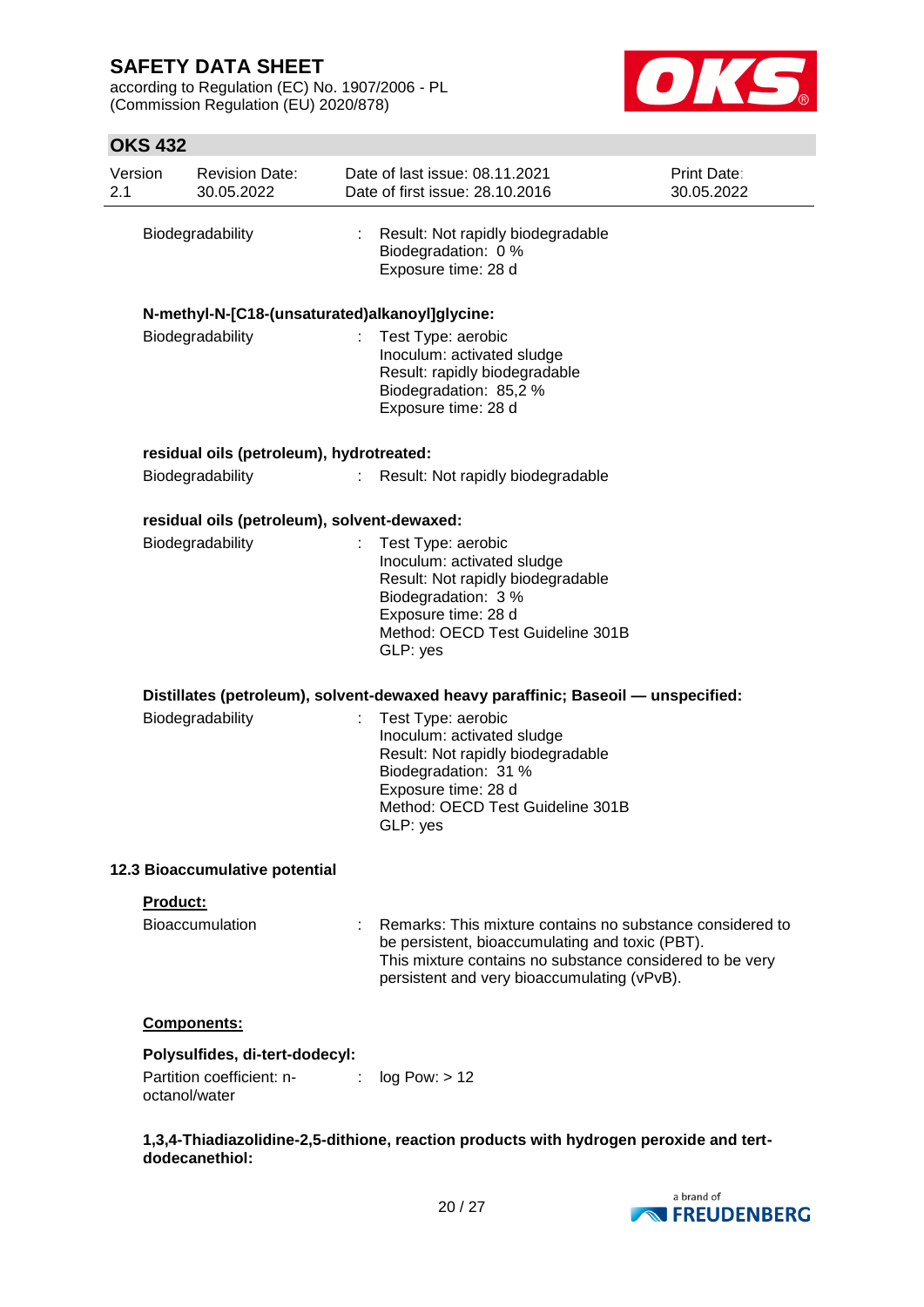according to Regulation (EC) No. 1907/2006 - PL (Commission Regulation (EU) 2020/878)



| Version<br>2.1 |                 | <b>Revision Date:</b><br>30.05.2022                |                           | Date of last issue: 08.11.2021<br>Date of first issue: 28,10,2016                                                                                                                                                                                                         | Print Date:<br>30.05.2022 |
|----------------|-----------------|----------------------------------------------------|---------------------------|---------------------------------------------------------------------------------------------------------------------------------------------------------------------------------------------------------------------------------------------------------------------------|---------------------------|
|                |                 | <b>Bioaccumulation</b>                             | ÷                         | Bioconcentration factor (BCF): 3,16                                                                                                                                                                                                                                       |                           |
|                | octanol/water   | Partition coefficient: n-                          |                           | log Pow: 8                                                                                                                                                                                                                                                                |                           |
|                |                 | N-methyl-N-[C18-(unsaturated)alkanoyl]glycine:     |                           |                                                                                                                                                                                                                                                                           |                           |
|                | octanol/water   | Partition coefficient: n-                          | $\mathbb{R}^n$            | log Pow: 3,5 - 4,2                                                                                                                                                                                                                                                        |                           |
|                |                 | residual oils (petroleum), solvent-dewaxed:        |                           |                                                                                                                                                                                                                                                                           |                           |
|                |                 | <b>Bioaccumulation</b>                             |                           | Remarks: No data available                                                                                                                                                                                                                                                |                           |
|                | octanol/water   | Partition coefficient: n-                          | $\mathbb{Z}^{\mathbb{Z}}$ | Pow: $> 3.5$                                                                                                                                                                                                                                                              |                           |
|                |                 | 12.4 Mobility in soil                              |                           |                                                                                                                                                                                                                                                                           |                           |
|                | <b>Product:</b> |                                                    |                           |                                                                                                                                                                                                                                                                           |                           |
|                | Mobility        |                                                    |                           | Remarks: No data available                                                                                                                                                                                                                                                |                           |
|                |                 | Distribution among environ-<br>mental compartments |                           | : Remarks: No data available                                                                                                                                                                                                                                              |                           |
|                |                 | 12.5 Results of PBT and vPvB assessment            |                           |                                                                                                                                                                                                                                                                           |                           |
|                | <b>Product:</b> |                                                    |                           |                                                                                                                                                                                                                                                                           |                           |
|                | Assessment      |                                                    |                           | This substance/mixture contains no components considered<br>to be either persistent, bioaccumulative and toxic (PBT), or<br>very persistent and very bioaccumulative (vPvB) at levels of<br>0.1% or higher.                                                               |                           |
|                |                 | <b>Components:</b>                                 |                           |                                                                                                                                                                                                                                                                           |                           |
|                |                 | residual oils (petroleum), solvent-dewaxed:        |                           |                                                                                                                                                                                                                                                                           |                           |
|                | Assessment      |                                                    |                           | This substance is not considered to be very persistent and<br>very bioaccumulating (vPvB) This substance is not consid-<br>ered to be persistent, bioaccumulating and toxic (PBT).                                                                                        |                           |
|                |                 | 12.6 Endocrine disrupting properties               |                           |                                                                                                                                                                                                                                                                           |                           |
|                | Product:        |                                                    |                           |                                                                                                                                                                                                                                                                           |                           |
|                | Assessment      |                                                    |                           | The substance/mixture does not contain components consid-<br>ered to have endocrine disrupting properties according to<br>REACH Article 57(f) or Commission Delegated regulation<br>(EU) 2017/2100 or Commission Regulation (EU) 2018/605 at<br>levels of 0.1% or higher. |                           |
|                |                 |                                                    |                           |                                                                                                                                                                                                                                                                           |                           |

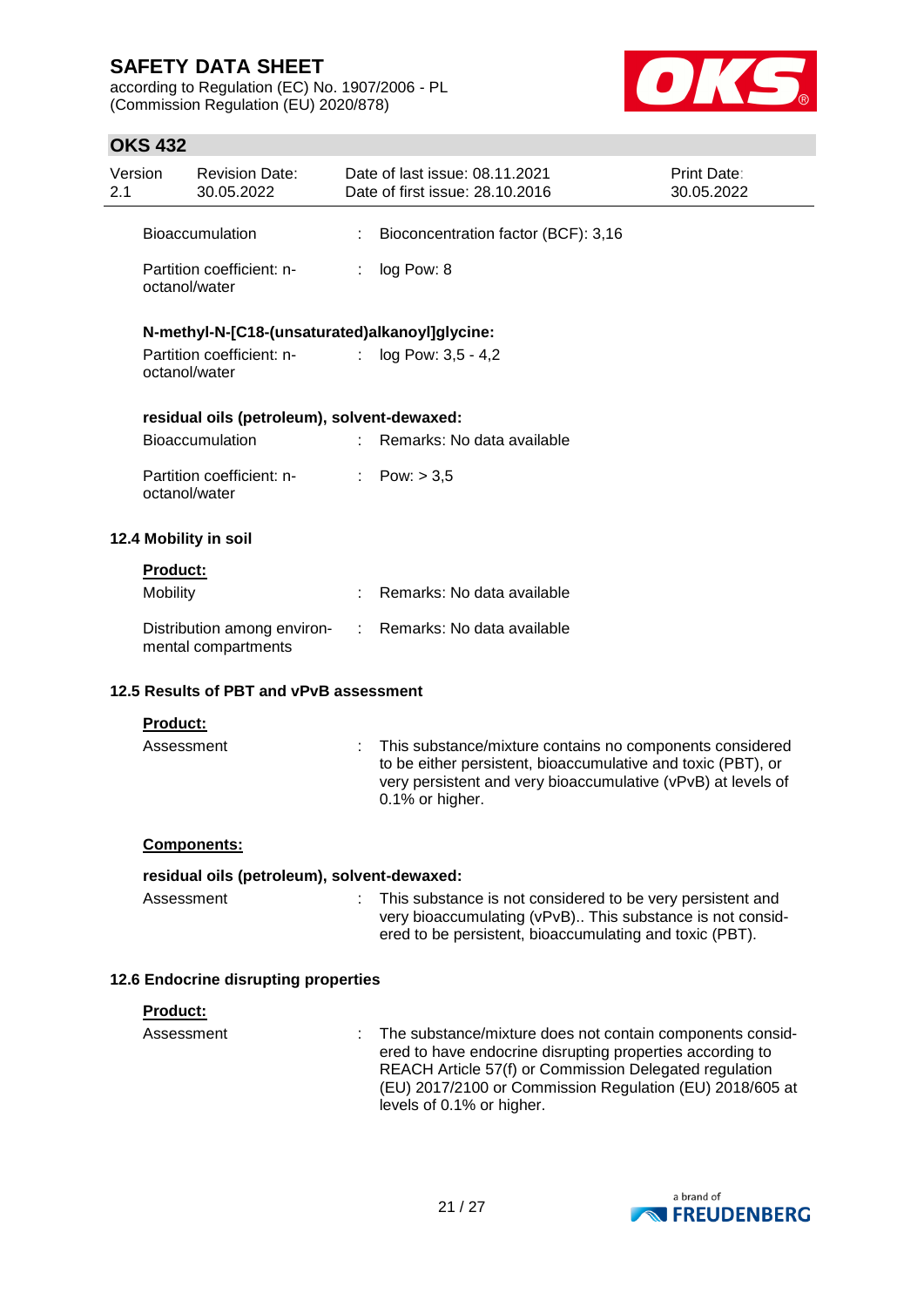according to Regulation (EC) No. 1907/2006 - PL (Commission Regulation (EU) 2020/878)



## **OKS 432**

| Version | Revision Date: | Date of last issue: 08.11.2021  | <b>Print Date:</b> |
|---------|----------------|---------------------------------|--------------------|
| -2.1    | 30.05.2022     | Date of first issue: 28.10.2016 | 30.05.2022         |

### **12.7 Other adverse effects**

### **Product:**

Additional ecological infor-: No information on ecology is available. mation

## **SECTION 13: Disposal considerations**

| 13.1 Waste treatment methods |   |                                                                                                                                                                                                                    |
|------------------------------|---|--------------------------------------------------------------------------------------------------------------------------------------------------------------------------------------------------------------------|
| Product                      |   | The product should not be allowed to enter drains, water<br>courses or the soil.<br>Do not dispose of with domestic refuse.<br>Dispose of as hazardous waste in compliance with local and<br>national regulations. |
|                              |   | Waste codes should be assigned by the user based on the<br>application for which the product was used.                                                                                                             |
| Contaminated packaging       | ÷ | Packaging that is not properly emptied must be disposed of as<br>the unused product.<br>Dispose of waste product or used containers according to<br>local regulations.                                             |
|                              |   | The following Waste Codes are only suggestions:                                                                                                                                                                    |
| Waste Code                   |   | used product, unused product<br>12 01 12*, spent waxes and fats                                                                                                                                                    |
|                              |   | uncleaned packagings<br>15 01 10, packaging containing residues of or contaminated<br>by hazardous substances                                                                                                      |

### **SECTION 14: Transport information**

## **14.1 UN number or ID number**

| <b>ADN</b>                   | Not regulated as a dangerous good |  |
|------------------------------|-----------------------------------|--|
| <b>ADR</b>                   | Not regulated as a dangerous good |  |
| <b>RID</b>                   | Not regulated as a dangerous good |  |
| <b>IMDG</b>                  | Not regulated as a dangerous good |  |
| <b>IATA</b>                  | Not regulated as a dangerous good |  |
| 14.2 UN proper shipping name |                                   |  |
| <b>ADN</b>                   | Not regulated as a dangerous good |  |
| <b>ADR</b>                   | Not regulated as a dangerous good |  |
|                              |                                   |  |

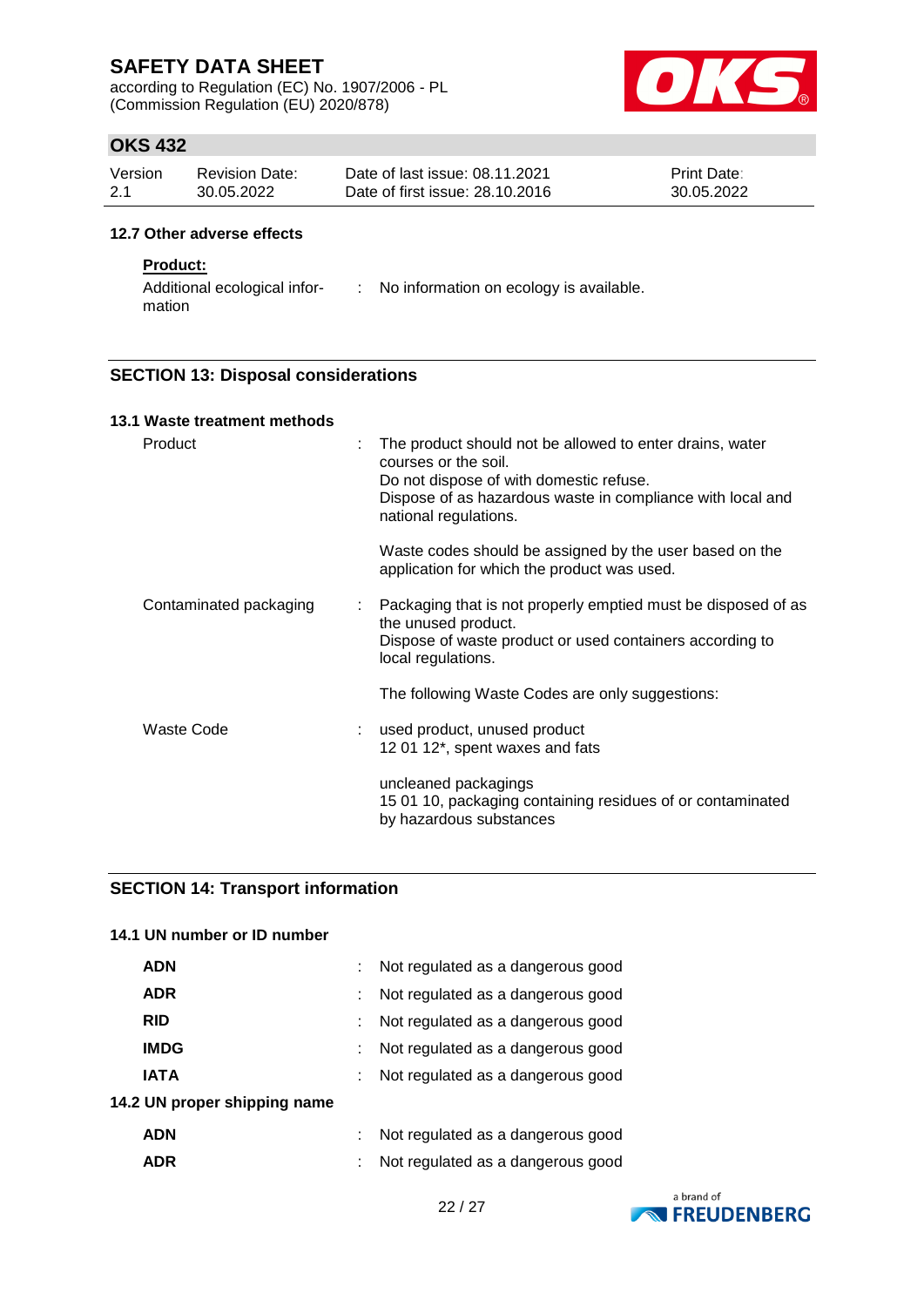according to Regulation (EC) No. 1907/2006 - PL (Commission Regulation (EU) 2020/878)



## **OKS 432**

| Version<br>2.1 | <b>Revision Date:</b><br>30.05.2022                 |   | Date of last issue: 08.11.2021<br>Date of first issue: 28,10,2016 | Print Date:<br>30.05.2022 |
|----------------|-----------------------------------------------------|---|-------------------------------------------------------------------|---------------------------|
|                |                                                     |   |                                                                   |                           |
| <b>RID</b>     |                                                     |   | Not regulated as a dangerous good                                 |                           |
|                | <b>IMDG</b>                                         |   | Not regulated as a dangerous good                                 |                           |
|                | <b>IATA</b>                                         |   | Not regulated as a dangerous good                                 |                           |
|                | 14.3 Transport hazard class(es)                     |   |                                                                   |                           |
| <b>ADN</b>     |                                                     | ÷ | Not regulated as a dangerous good                                 |                           |
| <b>ADR</b>     |                                                     |   | Not regulated as a dangerous good                                 |                           |
| <b>RID</b>     |                                                     | ÷ | Not regulated as a dangerous good                                 |                           |
|                | <b>IMDG</b>                                         |   | Not regulated as a dangerous good                                 |                           |
|                | <b>IATA</b>                                         |   | Not regulated as a dangerous good                                 |                           |
|                | 14.4 Packing group                                  |   |                                                                   |                           |
| <b>ADN</b>     |                                                     | ÷ | Not regulated as a dangerous good                                 |                           |
| <b>ADR</b>     |                                                     | t | Not regulated as a dangerous good                                 |                           |
| <b>RID</b>     |                                                     | ÷ | Not regulated as a dangerous good                                 |                           |
|                | <b>IMDG</b>                                         |   | Not regulated as a dangerous good                                 |                           |
|                | <b>IATA (Cargo)</b>                                 |   | Not regulated as a dangerous good                                 |                           |
|                | <b>IATA (Passenger)</b>                             |   | Not regulated as a dangerous good                                 |                           |
|                | <b>14.5 Environmental hazards</b>                   |   |                                                                   |                           |
| <b>ADN</b>     |                                                     |   | Not regulated as a dangerous good                                 |                           |
| <b>ADR</b>     |                                                     | ÷ | Not regulated as a dangerous good                                 |                           |
| <b>RID</b>     |                                                     |   | Not regulated as a dangerous good                                 |                           |
|                | <b>IMDG</b>                                         |   | Not regulated as a dangerous good                                 |                           |
|                | 14.6 Special precautions for user<br>Not applicable |   |                                                                   |                           |
|                |                                                     |   | 14.7 Maritime transport in bulk according to IMO instruments      |                           |
|                | Remarks                                             |   | Not applicable for product as supplied.                           |                           |
|                |                                                     |   |                                                                   |                           |

## **SECTION 15: Regulatory information**

#### **15.1 Safety, health and environmental regulations/legislation specific for the substance or mixture**

| REACH - Restrictions on the manufacture, placing on<br>the market and use of certain dangerous substances,<br>mixtures and articles (Annex XVII) | $:$ Not applicable                                                                                                               |
|--------------------------------------------------------------------------------------------------------------------------------------------------|----------------------------------------------------------------------------------------------------------------------------------|
| REACH - Candidate List of Substances of Very High<br>Concern for Authorisation (Article 59).<br>(EU SVHC)                                        | : This product does not contain sub-<br>stances of very high concern (Regu-<br>lation (EC) No 1907/2006 (REACH),<br>Article 57). |

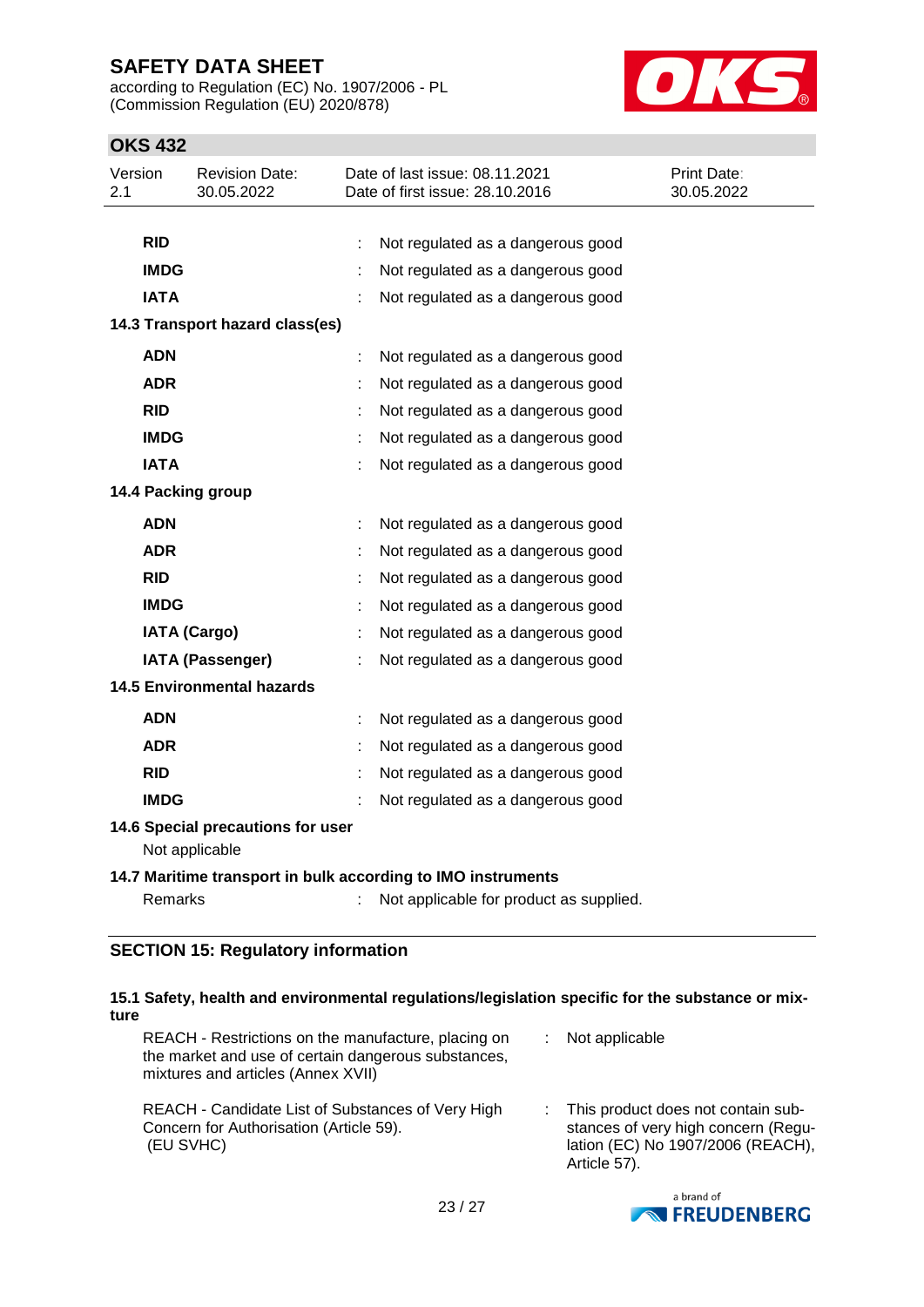according to Regulation (EC) No. 1907/2006 - PL (Commission Regulation (EU) 2020/878)



## **OKS 432**

| Version<br>2.1 | <b>Revision Date:</b><br>30.05.2022                                                                                                                    | Date of last issue: 08.11.2021<br>Date of first issue: 28.10.2016                                            |    | Print Date:<br>30.05.2022                                                                                                                                                                                                                                                                                                                                                                                           |
|----------------|--------------------------------------------------------------------------------------------------------------------------------------------------------|--------------------------------------------------------------------------------------------------------------|----|---------------------------------------------------------------------------------------------------------------------------------------------------------------------------------------------------------------------------------------------------------------------------------------------------------------------------------------------------------------------------------------------------------------------|
|                | (Annex XIV)<br>(EU. REACH-Annex XIV)                                                                                                                   | REACH - List of substances subject to authorisation                                                          | ÷  | Not applicable                                                                                                                                                                                                                                                                                                                                                                                                      |
|                | plete the ozone layer<br>(EC 1005/2009)                                                                                                                | Regulation (EC) No 1005/2009 on substances that de-                                                          | ÷. | Not applicable                                                                                                                                                                                                                                                                                                                                                                                                      |
|                | tants (recast)<br>(EU POP)                                                                                                                             | Regulation (EU) 2019/1021 on persistent organic pollu-                                                       | ÷  | Not applicable                                                                                                                                                                                                                                                                                                                                                                                                      |
|                | of dangerous chemicals<br>(EU PIC)                                                                                                                     | Regulation (EC) No 649/2012 of the European Parlia-<br>ment and the Council concerning the export and import |    | Not applicable                                                                                                                                                                                                                                                                                                                                                                                                      |
| stances.       | Seveso III: Directive 2012/18/EU of the European<br>Parliament and of the Council on the control of<br>major-accident hazards involving dangerous sub- | : 34                                                                                                         |    | Petroleum products: (a) gasolines<br>and naphthas, (b) kerosenes<br>(including jet fuels), (c) gas oils<br>(including diesel fuels, home<br>heating oils and gas oil blending<br>streams), (d) heavy fuel oils (e)<br>alternative fuels serving the same<br>purposes and with similar proper-<br>ties as regards flammability and<br>environmental hazards as the<br>products referred to in points (a)<br>to $(d)$ |
|                | Volatile organic compounds                                                                                                                             | Not applicable                                                                                               |    | Directive 2010/75/EU of 24 November 2010 on industrial<br>emissions (integrated pollution prevention and control)                                                                                                                                                                                                                                                                                                   |

#### **Other regulations:**

Take note of Directive 94/33/EC on the protection of young people at work or stricter national regulations, where applicable.

Act of 25 February 2011 on chemical substances and their mixtures (i.e. Journal of Laws of 2019, No. 0, item 1225)

Regulation (EC) No 1272/2008 of the European Parliament and of the Council of 16 December 2008 on classification, labelling and packaging of substances and mixtures, amending and repealing Directives 67/548/EEC and 1999/45/EC, and amending Regulation (EC) No 1907/2006 (Official Journal of the European Union L 353 from 31.12.2008) with further adaptation to technical progress (ATP).

Regulation (EC) No 1907/2006 of the European Parliament and of the Council of 18 December 2006 concerning the Registration, Evaluation, Authorisation and Restriction of Chemicals (REACH), establishing a European Chemicals Agency, amending Directive 1999/45/EC and repealing Council Regulation (EEC) No 793/93 and Commission Regulation (EC) No 1488/94 as well as Council Directive 76/769/EEC and Commission Directives 91/155/EEC, 93/67/EEC, 93/105/EC and 2000/21/EC (Official Journal of the European Union L 396 from 30.12.2006, as

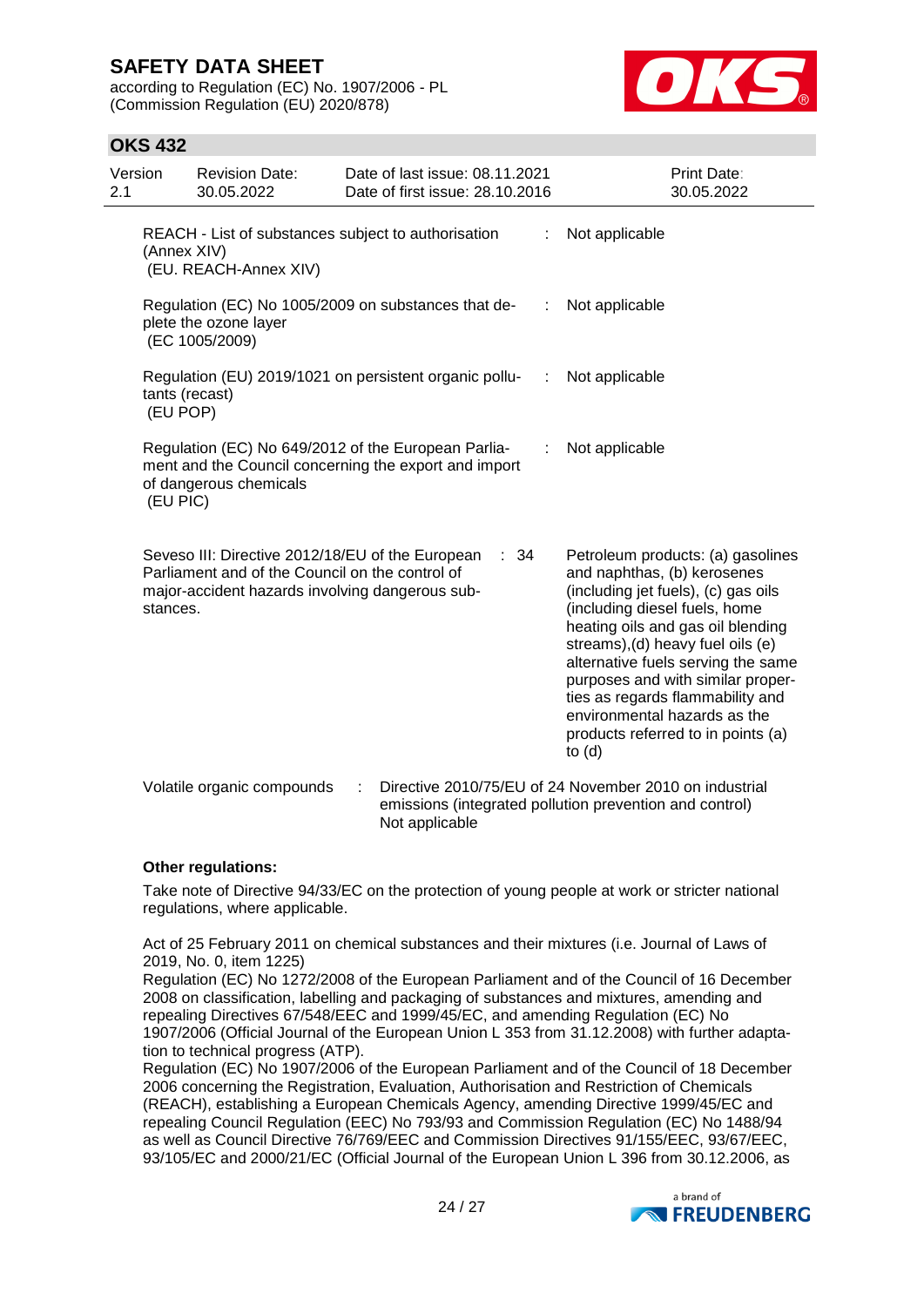according to Regulation (EC) No. 1907/2006 - PL (Commission Regulation (EU) 2020/878)



## **OKS 432**

| Version | <b>Revision Date:</b> | Date of last issue: 08.11.2021  | <b>Print Date:</b> |
|---------|-----------------------|---------------------------------|--------------------|
| 2.1     | 30.05.2022            | Date of first issue: 28.10.2016 | 30.05.2022         |

amended).

Commission Regulation (EU) 2020/878

Ordinance of the Minister of Health of 10 August 2012 concerning the criteria and procedure of classification of chemical substances and their mixtures (consolidated text Dz. U. of 2015., pos. 208).

Ordinance of the Minister of Economy, Labour and Social Policy of 21st December 2005 concerning the basic requirements for personal protective equipment (Dz. U. Nr. 259, item 2173). Ordinance of the Minister of Labour and Social Policy of 12 June 2018 concerning the highest allowable concentrations and levels of the agents harmful for health in the workplace (Dz.U 2018 pos 1286, with later amendments).

Ordinance of the Minister of Health of 2nd February 2011 concerning tests and measurement of agents harmful for health in the workplace (Dz. U. Nr. 33, item 166 wraz z późn. zm.). Ordinance of the Minister of Health of 30th December 2004 on the health and safety of workers related to chemical agents at work (Dz. U. from 2005, Nr. 11, item 86, as amended).

Act of 14 December 2012. on Waste (Journal of Laws of 2013. pos. 21, as amended). Act of 13 June 2013. On packaging and packaging waste Journal. U. of 2013. Item. 888, as amended).

Ordinance of the Minister of Climate of 2nd January 2020 on Waste Catalog (Dz. U. 2020 item 10).

Ordinance of the Minister of Environment on the requirements for carrying out the process of thermal treatment of waste and how to deal with waste produced in the process. (Dz. U. of 2016., Pos. 108)

Act of 19 August 2011 on transport of dangerous goods (Dz. U. Nr. 227, item 1367, as amended).

Government Statement of 18 February 2019 on enforcing of changes Annexes A and B of Agreement concerning international transport of dangerous goods by road (ADR) (Dz. U. 2019, item 769).

Ordinance of the Minister of Health of 20th April 2012 concerning labeling of containers of dangerous substances and dangerous mixtures and some mixtures ((consolidated text) Dz. U. z 2015 nr. 0 poz. 450).

Ordinance of the Minister of Health of 11th June 2012 concerning categories of dangerous substances and dangerous mixtures for which containers must be fitted with child-resistant fastenings and a tactile warning of danger (Dz. U. from 2012, item 688 as amended).

### **15.2 Chemical safety assessment**

This information is not available.

## **SECTION 16: Other information**

#### **Full text of H-Statements**

| H315 | : Causes skin irritation.                            |
|------|------------------------------------------------------|
| H317 | : May cause an allergic skin reaction.               |
| H318 | : Causes serious eye damage.                         |
| H332 | $:$ Harmful if inhaled.                              |
| H400 | $\therefore$ Very toxic to aquatic life.             |
| H412 | : Harmful to aquatic life with long lasting effects. |
|      |                                                      |

**Full text of other abbreviations**

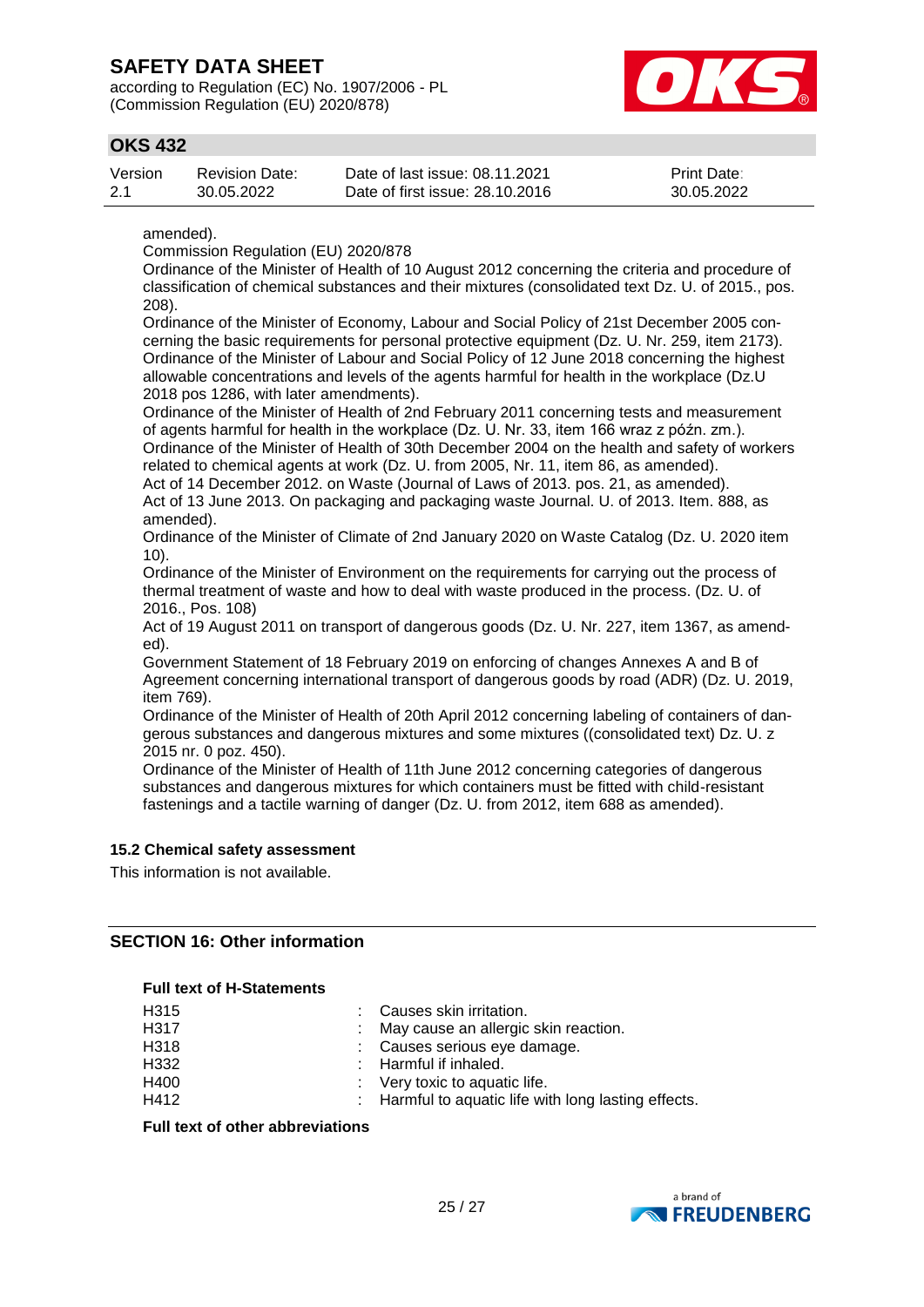according to Regulation (EC) No. 1907/2006 - PL (Commission Regulation (EU) 2020/878)



## **OKS 432**

| Version | <b>Revision Date:</b> | Date of last issue: 08.11.2021  | <b>Print Date:</b> |
|---------|-----------------------|---------------------------------|--------------------|
| 2.1     | 30.05.2022            | Date of first issue: 28.10.2016 | 30.05.2022         |

Note L **integral in the harmonised classification as a carcinogen applies unless** it can be shown that the substance contains less than 3 % of dimethyl sulphoxide extract as measured by IP 346 ("Determination of polycyclic aromatics in unused lubricating base oils and asphaltene free petroleum fractions - Dimethyl sulphoxide extraction refractive index method"Institute of Petroleum, London), in which case a classification in accordance with Title II of this Regulation shall be performed also for that hazard class. PL OEL : Poland. Occupational exposure limits for airborne toxic substances PL OEL / NDS : Maximal Admissible Concentration

ADN - European Agreement concerning the International Carriage of Dangerous Goods by Inland Waterways; ADR - Agreement concerning the International Carriage of Dangerous Goods by Road; AIIC - Australian Inventory of Industrial Chemicals; ASTM - American Society for the Testing of Materials; bw - Body weight; CLP - Classification Labelling Packaging Regulation; Regulation (EC) No 1272/2008; CMR - Carcinogen, Mutagen or Reproductive Toxicant; DIN - Standard of the German Institute for Standardisation; DSL - Domestic Substances List (Canada); ECHA - European Chemicals Agency; EC-Number - European Community number; ECx - Concentration associated with x% response; ELx - Loading rate associated with x% response; EmS - Emergency Schedule; ENCS - Existing and New Chemical Substances (Japan); ErCx - Concentration associated with x% growth rate response; GHS - Globally Harmonized System; GLP - Good Laboratory Practice; IARC - International Agency for Research on Cancer; IATA - International Air Transport Association; IBC - International Code for the Construction and Equipment of Ships carrying Dangerous Chemicals in Bulk; IC50 - Half maximal inhibitory concentration; ICAO - International Civil Aviation Organization; IECSC - Inventory of Existing Chemical Substances in China; IMDG - International Maritime Dangerous Goods; IMO - International Maritime Organization; ISHL - Industrial Safety and Health Law (Japan); ISO - International Organisation for Standardization; KECI - Korea Existing Chemicals Inventory; LC50 - Lethal Concentration to 50 % of a test population; LD50 - Lethal Dose to 50% of a test population (Median Lethal Dose); MARPOL - International Convention for the Prevention of Pollution from Ships; n.o.s. - Not Otherwise Specified; NO(A)EC - No Observed (Adverse) Effect Concentration; NO(A)EL - No Observed (Adverse) Effect Level; NOELR - No Observable Effect Loading Rate; NZIoC - New Zealand Inventory of Chemicals; OECD - Organization for Economic Co-operation and Development; OPPTS - Office of Chemical Safety and Pollution Prevention; PBT - Persistent, Bioaccumulative and Toxic substance; PICCS - Philippines Inventory of Chemicals and Chemical Substances; (Q)SAR - (Quantitative) Structure Activity Relationship; REACH - Regulation (EC) No 1907/2006 of the European Parliament and of the Council concerning the Registration, Evaluation, Authorisation and Restriction of Chemicals; RID - Regulations concerning the International Carriage of Dangerous Goods by Rail; SADT - Self-Accelerating Decomposition Temperature; SDS - Safety Data Sheet; SVHC - Substance of Very High Concern; TCSI - Taiwan Chemical Substance Inventory; TECI - Thailand Existing Chemicals Inventory; TRGS - Technical Rule for Hazardous Substances; TSCA - Toxic Substances Control Act (United States); UN - United Nations; vPvB - Very Persistent and Very Bioaccumulative

### **Further information Classification of the mixture: Classification procedure:**